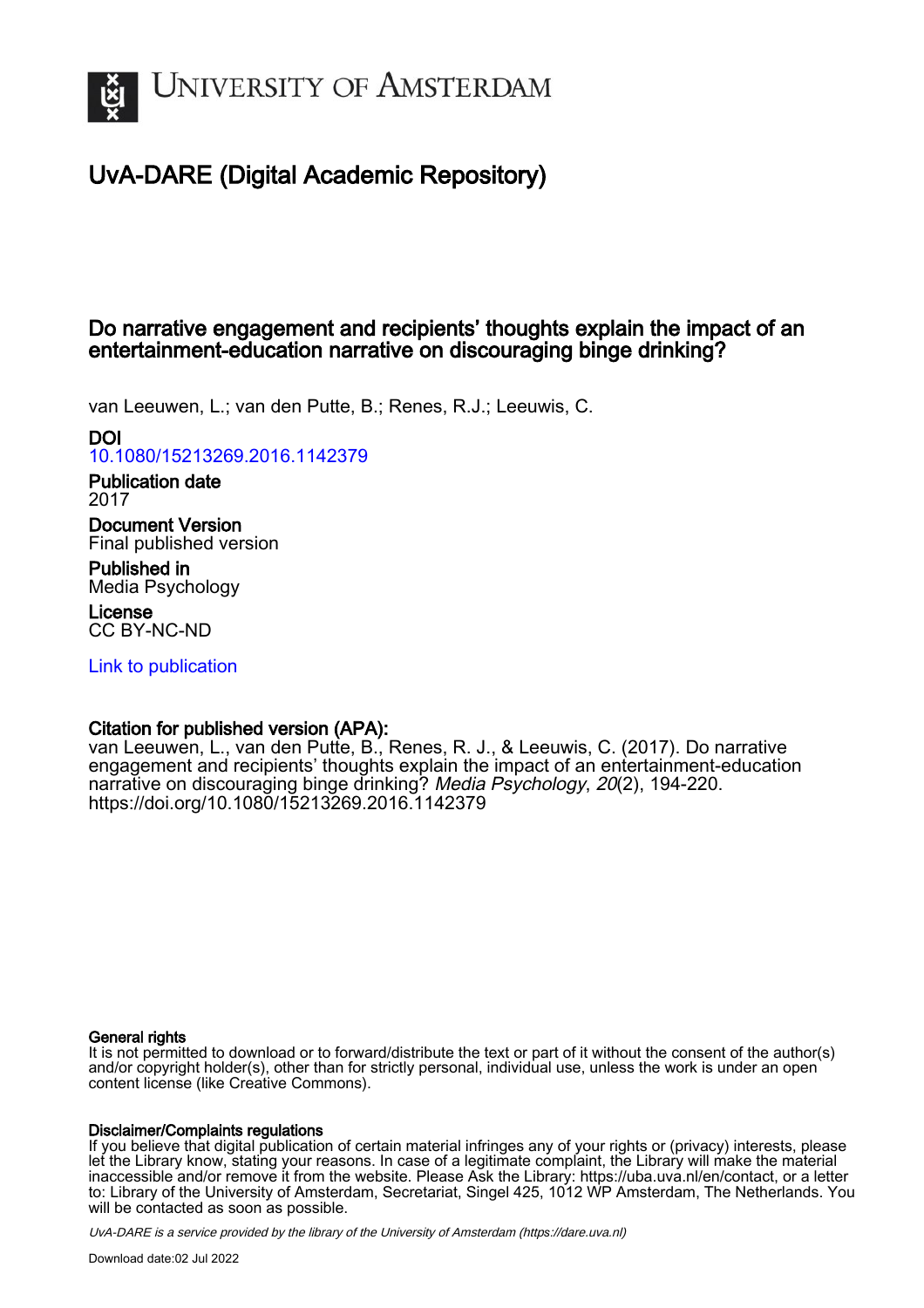

# Do Narrative Engagement and Recipients' Thoughts Explain the Impact of an Entertainment-Education Narrative on Discouraging Binge Drinking?

#### LONNEKE VAN LEEUWEN

Knowledge, Technology and Innovation Group, Wageningen University, Wageningen, The Netherlands and Trimbos Institute, Utrecht, The Netherlands

#### BAS VAN DEN PUTTE

Amsterdam School of Communication Research, University of Amsterdam, Amsterdam, The Netherlands and Trimbos Institute, Utrecht, The Netherlands

#### REINT JAN RENES

Cross-Media Communication in the Public Domain Group, Wageningen University, Wageningen, The Netherlands and University of Applied Sciences Utrecht, Utrecht, The Netherlands

#### CEES LEEUWIS

Knowledge, Technology and Innovation Group, Wageningen University, Wageningen, The Netherlands

Previous research suggests that narrative engagement (NE) in entertainment-education (E-E) narratives reduces counterarguing, thereby leading to E-E impact on behavior. It is, however, unclear how different NE processes (narrative understanding, attentional focus, emotional engagement, narrative presence) relate to different thought types (negative or positive; about the narrative form or about the target behavior) and to E-E impact. This study explores these relations in the context of alcohol binge drinking (BD).

Address correspondence to Lonneke van Leeuwen, Trimbos Institute, P.O. Box 725, 3500 AS Utrecht, The Netherlands. E-mail: lleeuwen@trimbos.nl

<sup>© 2017</sup> L. van Leeuwen, B. van den Putte, R. J. Renes, and C. Leeuwis. Published with license by Taylor & Francis.

This is an Open Access article distributed under the terms of the Creative Commons Attribution-NonCommercial-NoDerivatives License [\(http://creativecommons.org/licenses/by-nc-nd/4.0/](http://creativecommons.org/licenses/by-nc-nd/4.0/)), which permits non-commercial re-use, distribution, and reproduction in any medium, provided the original work is properly cited, and is not altered, transformed, or built upon in any way.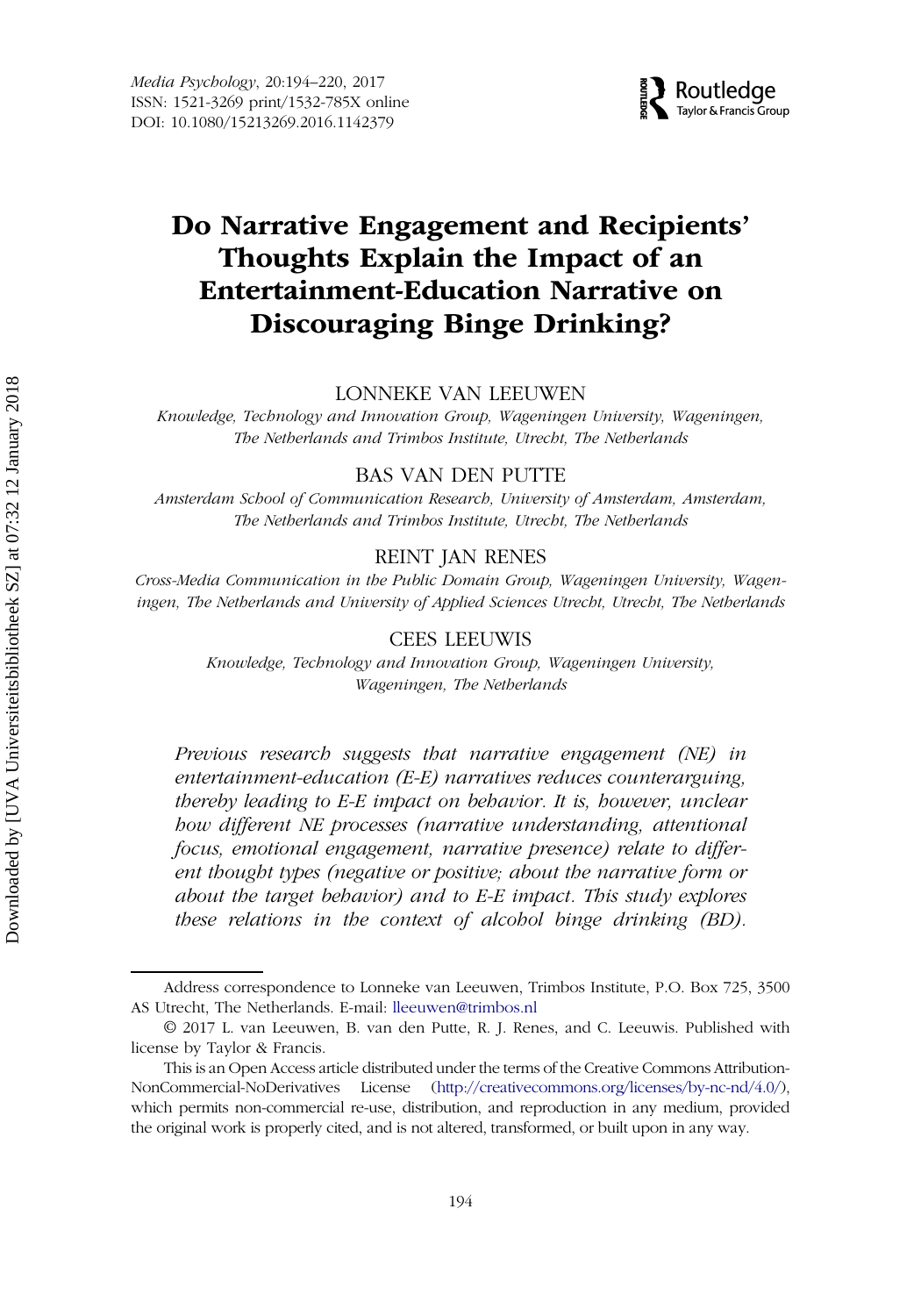Participants ( $N = 172$ ) watched an E-E narrative showing negative BD consequences, thereby aiming to discourage BD. The main findings were that the E-E narrative had a positive impact on discouraging BD on almost all assessed BD determinants such as beliefs and attitude. It was shown that attentional focus, emotional engagement, and narrative presence were associated with BD-discouraging impact, albeit on different BD-related determinants. No evidence was found that negative thoughts about BD mediated these associations. From this, we conclude that attentional focus, emotional engagement, and narrative presence were important for E-E impact but that negative thoughts about BD did not play a role therein. The study's empirical and practical implications are discussed.

Research has shown that campaigns applying the entertainment-education (E-E) strategy have been effective in encouraging healthy behaviors (for an extensive overview, see Sood, Menard, & Witte, [2004](#page-26-0)). In the E-E strategy, pro-health messages are purposely incorporated into narratives with the aim of positively influencing determinants of behavior, such as beliefs and attitudes (Kaiser Family Foundation, [2004;](#page-25-0) Singhal & Rogers, [2004\)](#page-26-0). For example, episodes of Grey's Anatomy (ABC; Schmir & Linka Glatter, [2005](#page-26-0)) and ER (NBC; Sherman Barrois & Albert, [2005](#page-26-0); Zabel & Chulack, [2005](#page-27-0)) focused on the risk of breast cancer in women with a specific gene mutation (BRCA1). The purpose of the breast cancer storylines was to increase knowledge about the mutations and to encourage breast cancer screening. A study showed that these storylines indeed influenced recipients' knowledge, attitudes, intentions, and behaviors as intended (Hether, Huang, Beck, Murphy, & Valente, [2008\)](#page-25-0).

To facilitate the development of impactful E-E narratives in the future, insight is needed into the mechanisms underlying the impact of E-E narratives on behavioral determinants (hereafter: E-E impact; Moyer-Gusé, [2008\)](#page-26-0). Multiple researchers argue that recipients' engagement in E-E narratives plays an important role in E-E impact (Busselle & Bilandzic, [2009;](#page-24-0) Green & Brock, [2000;](#page-25-0) Kreuter et al., [2007](#page-25-0); Slater & Rouner, [2002\)](#page-26-0). Narrative engagement is characterized by engagement in the storyline of narratives and in the characters. Simply put, narrative engagement feels like being "lost" in a narrative (Green, Brock, & Kaufman, [2004](#page-25-0)). While engaged, recipients are less able and less motivated to produce negative thoughts (also referred to as counterarguments, unfavorable cognitions, counter thoughts, critical thoughts) about the narrative's content while they are viewing it. This reduced generation of negative thoughts should lead to E-E impact. However, previous studies on this mechanism show inconsistent results and differ widely on which thoughts are considered relevant in this regard. The present study, therefore, further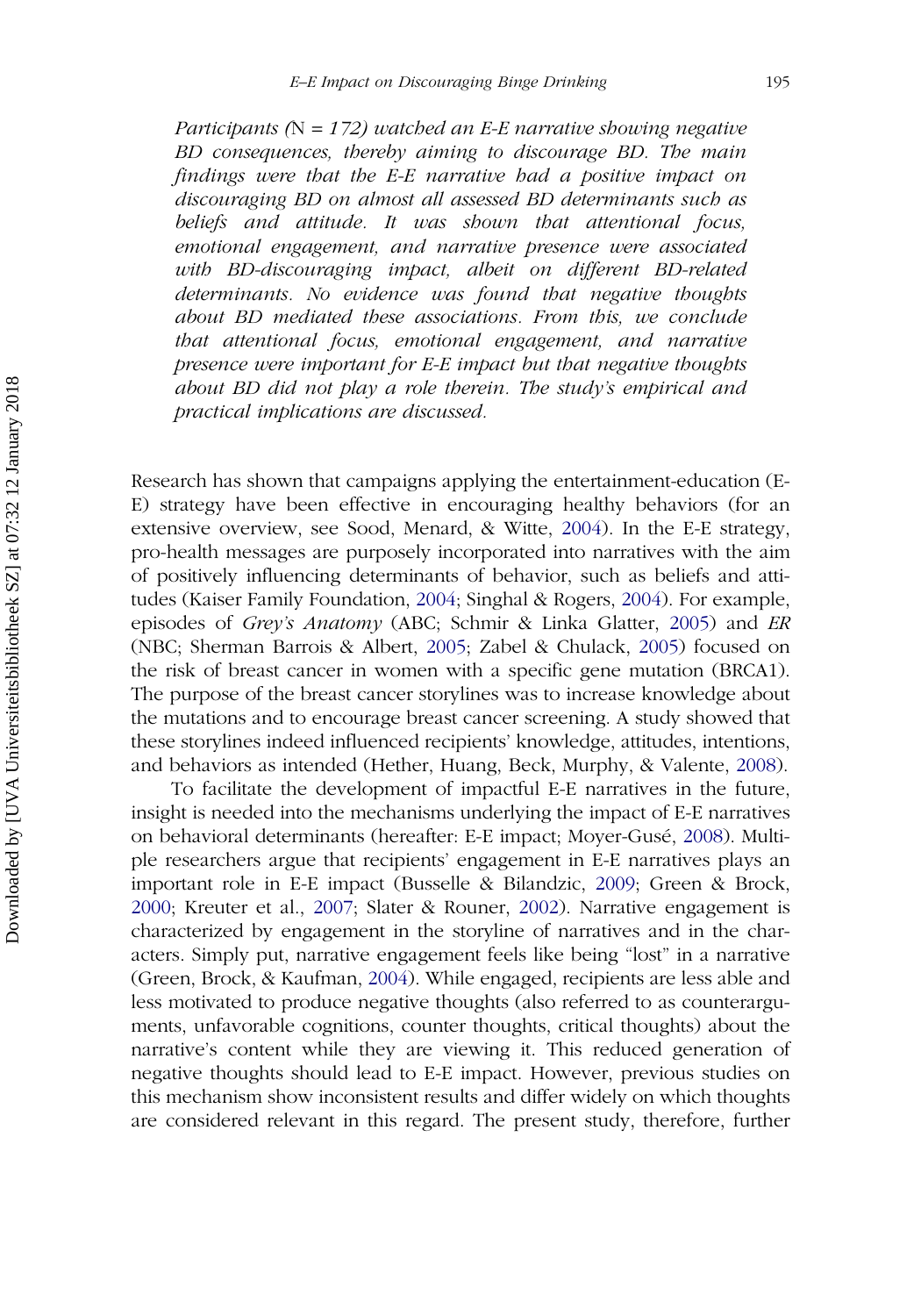explores relations between narrative engagement, different thought types, and E-E impact.

# NARRATIVE ENGAGEMENT AND PREVIOUS RESEARCH ON ITS ASSOCIATION WITH THOUGHTS AND IMPACT

Narrative engagement is only one of the terms used to describe the phenomenon of intense narrative processing. Other terms are, for instance, transportation (Green & Brock, [2000\)](#page-25-0) and absorption (Slater & Rouner, [2002\)](#page-26-0). Although these terms more or less describe the same phenomenon (for more detailed information on similarities and differences, see De Graaf, [2010\)](#page-24-0), narrative engagement is the only concept that describes this phenomenon as a process with distinct dimensions. Distinguishing dimensions has the advantage that a more detailed insight can be gained into how intense narrative processing is associated with E-E impact (Busselle & Bilandzic, [2009\)](#page-24-0). Another advantage of using the narrative engagement concept is that, in contrast to other concepts, narrative engagement is easily understood in the context of audiovisual E-E narratives. In the transportation concept, mental imagery plays a prominent role (Green & Brock, [2002](#page-25-0)). Mental imagery is the process by which recipients create images of the narrative's events, persons, and events in their minds while processing a narrative. Audiovisual narratives provide these images visually and aurally to recipients, and, thus, the process of mental imagery is difficult to interpret in the context of audiovisual narratives (Busselle & Bilandzic, [2009](#page-24-0)). Consequently, in the case of studying E-E impact, narrative engagement is the most suitable concept.

Narrative engagement involves four dimensions (Busselle & Bilandzic, [2009](#page-24-0)): narrative understanding, attentional focus, emotional engagement, and narrative presence. First, narrative understanding implies that recipients understand the narrative and can easily make sense of it. Second, when recipients have attentional focus, they focus their attention solely on the events in the narrative, with their attention not distracted by noise, for example. Third, emotional engagement is the process by which recipients develop an emotional connection with characters. This connection includes feeling emotions for characters (sympathy), sharing emotions with characters (empathy), and having feelings of arousal. Consequently, emotional engagement is closely related to recipients' identification with characters (Busselle & Bilandzic, [2009;](#page-24-0) Cohen, [2001](#page-24-0)). Fourth, narrative presence refers to recipients' loss of self-awareness, to the sense that they are leaving the real world behind, and to feeling present in the story world.

Narrative engagement may lead to E-E impact via a cognitive pathway (e.g., Dunlop, Wakefield, & Kashima, [2010;](#page-24-0) Slater & Rouner, [2002\)](#page-26-0). Recipients holding opposing beliefs or attitudes are likely to attack traditional persuasive messages in order to defend their current attitude (Slater & Rouner, [2002;](#page-26-0) Wegener, Petty, Smoak, & Fabrigar, [2004](#page-27-0)). Thus, in response to a negative message about binge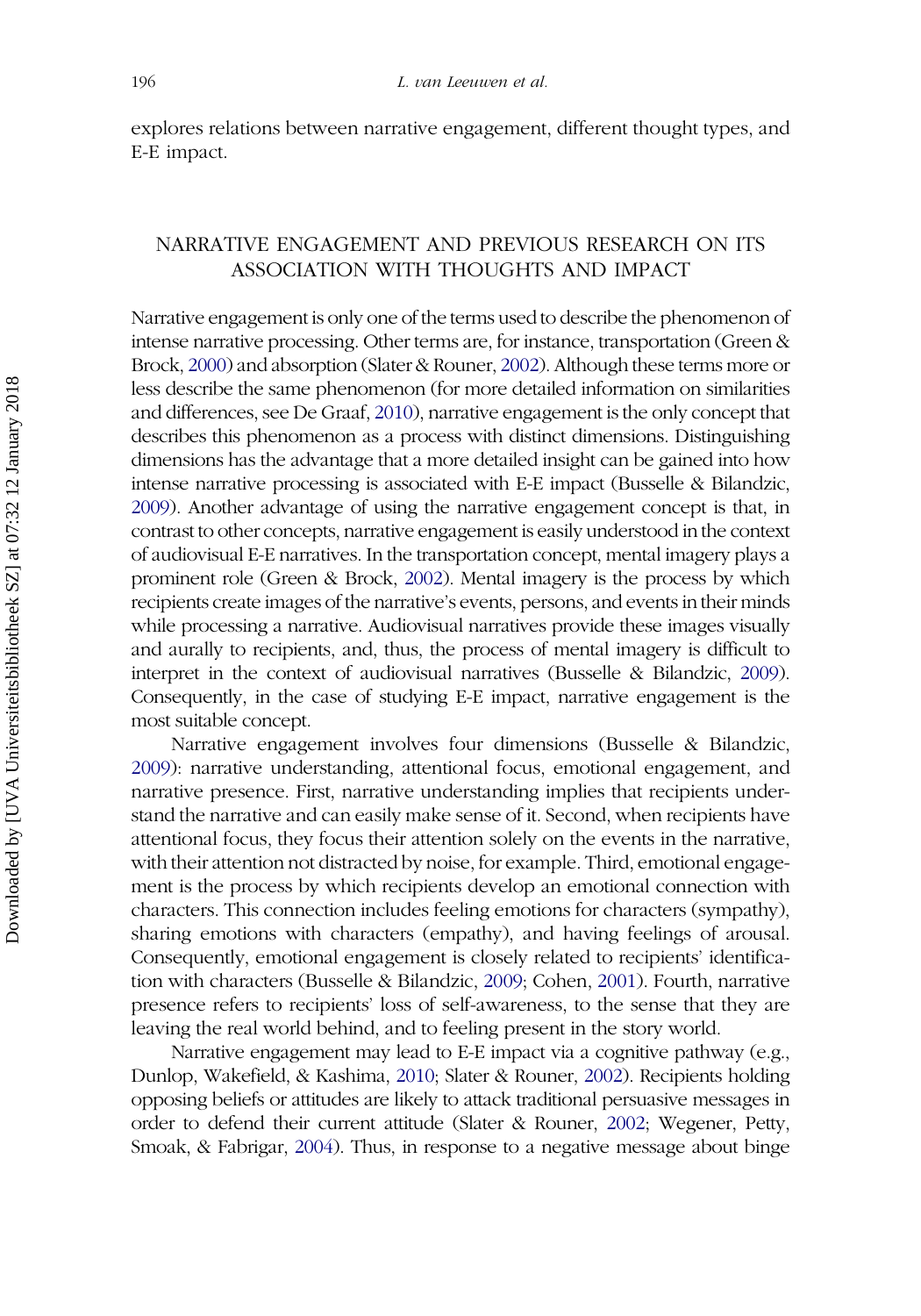drinking (BD), recipients with a positive attitude toward BD will defend their attitude with positive thoughts about BD. The extended elaboration likelihood model (E-ELM; Slater & Rouner, [2002\)](#page-26-0) suggests that engagement in E-E narratives blocks this defense mechanism because engaged recipients lack the cognitive ability and motivation to produce such defensive thoughts. By bypassing this defense mechanism, narrative engagement will lead to E-E impact.

Previous studies on relations between narrative engagement, thoughts, and E-E impact show inconsistent results. Some studies found that narrative engagement reduced unfavorable thoughts (e.g., Dunlop et al., [2010](#page-24-0); Green & Brock, [2000\)](#page-25-0), others found no relationship (Busselle, Bilandzic, & Zhou, [2009](#page-24-0)), and others found that narrative engagement was associated with increased generation of unfavorable thoughts (Moyer-Gusé & Nabi, [2010](#page-26-0)). Also, in some studies, the favorability of thoughts in response to narratives was positively associated with E-E impact (Banerjee & Greene, [2012;](#page-23-0) McQueen, Kreuter, Kalesan, & Alcaraz, [2011](#page-25-0)), whereas in other studies no relationship was found (e.g., Moyer-Gusé & Nabi, [2010](#page-26-0); Slater, Rouner, & Long, [2006](#page-26-0)). So, empirical studies have not found a consistent relationship between narrative engagement and favorability of thoughts, and favorability of thoughts does not always explain E-E impact. An inspection of study characteristics reveals that most of the previous studies differed on at least two variables. First, studies differed in which thoughts were considered relevant for mediating the effect of narrative engagement on E-E impact: thoughts about the implicit persuasive theme (e.g., Slater et al., [2006\)](#page-26-0), sometimes combined with thoughts about the stimulus material (e.g., Dunlop et al., [2010\)](#page-24-0), or critical thoughts in response to the narrative (e.g., Green & Brock, [2000](#page-25-0)). Second, the studies differed in whether only unfavorable thoughts were considered relevant (e.g., Green & Brock, [2000;](#page-25-0) Moyer-Gusé & Nabi, [2010](#page-26-0)), or whether only favorable thoughts (e.g., Banerjee & Greene, [2012\)](#page-23-0) or both unfavorable and favorable thoughts (e.g., Dunlop et al., [2010](#page-24-0)) were relevant. It has, therefore, been argued that a closer look is needed at how narrative engagement, thoughts, and narrative impact are associated (Hoeken & Fikkers, [2014;](#page-25-0) Moyer-Gusé & Nabi, [2010](#page-26-0)). For example, it is as yet unknown whether and how each of the four narrative engagement dimensions relate to unfavorable and favorable thoughts and, in turn, to E-E impact.

In the present study, relations between the four narrative engagement dimensions, different thought types, and E-E impact are explored in the context of alcohol BD.

# NARRATIVE ENGAGEMENT, THOUGHTS RELATING TO ALCOHOL (BINGE) DRINKING, AND E-E IMPACT

BD is defined as consuming at least four or five alcoholic drinks at one sitting, for females and males, respectively (National Institute on Alcohol Abuse and Alcoholism, [2004\)](#page-26-0). This study employs an audiovisual E-E narrative portraying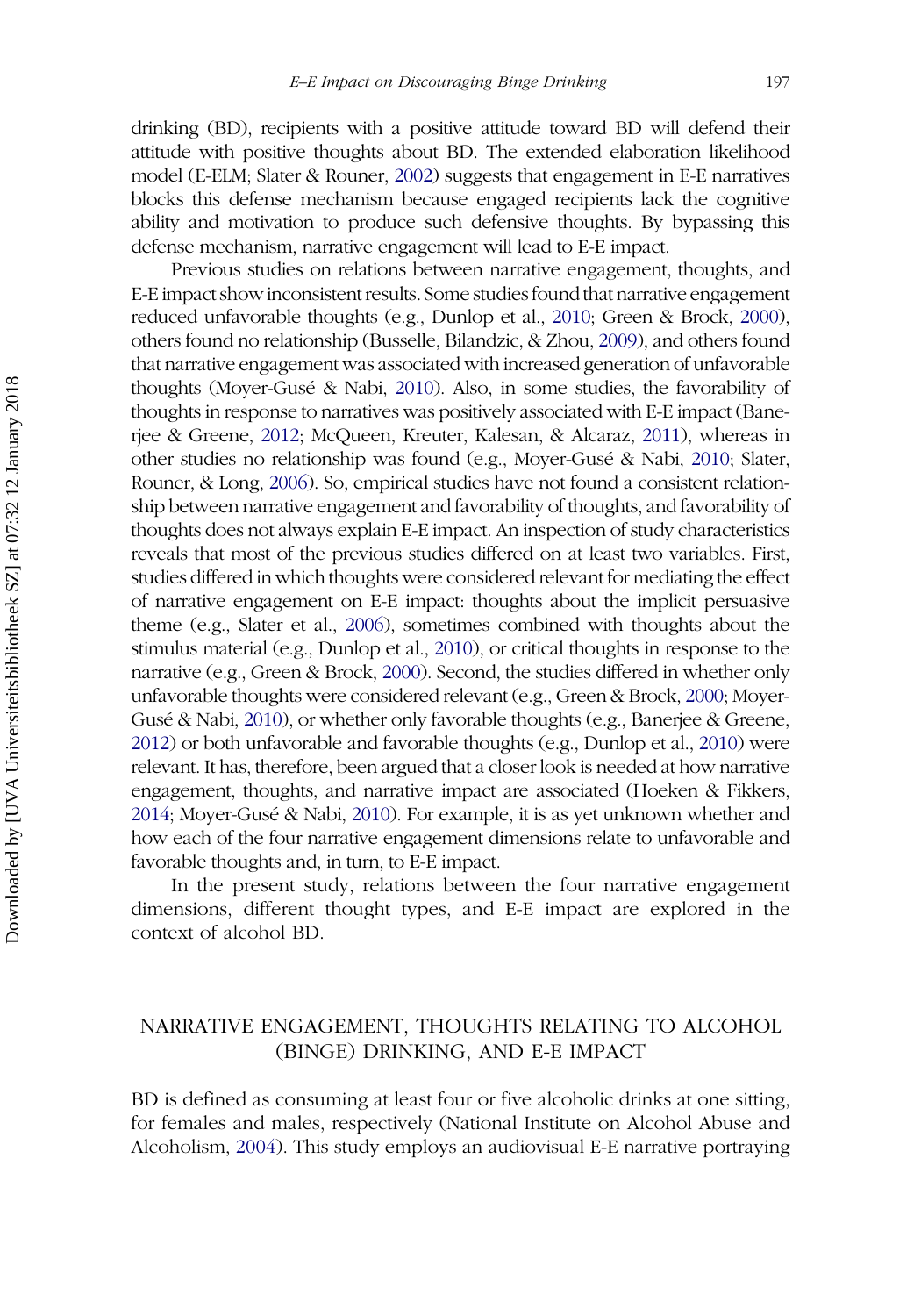<span id="page-5-0"></span>

FIGURE 1 Proposed relations among narrative engagement dimensions, thoughts, and E-E impact on discouraging binge drinking (BD).

negative consequences of BD to discourage BD (van Leeuwen, Renes, & Leeuwis, [2013](#page-26-0)). Hypothesis 1 states that, if this E-E narrative displays negative consequences of BD, narrative engagement will be associated with a BDdiscouraging impact (Figure 1, H1).

If Hypothesis 1—narrative engagement dimensions are associated with E-E impact—is supported, then this may be at least partly because narrative engagement dimensions influence recipients' thoughts about BD. Following E-ELM, we hypothesize that all four narrative engagement dimensions (narrative understanding, attentional focus, emotional engagement, and narrative presence) will occupy the cognitive resources that are necessary to produce defensive thoughts relating to the target behavior. Such defensive thoughts will be negatively associated with E-E impact. In the context of an E-E narrative displaying negative consequences of BD and pro-BD recipients, thus, Hypothesis 2 states that positive thoughts about BD partly mediate associations between narrative engagement dimensions and E-E impact (Figure 1, H2).

In addition to bypassing defensive thoughts, narrative engagement may trigger thoughts consistent with the experiences of characters with the target behavior and the narrative events (Cohen, [2001;](#page-24-0) Slater et al., [2006](#page-26-0)). E-E narratives typically portray how characters experience beneficial events relating to the target behavior or how the detrimental alternative relates to harmful events (Bandura, [2004](#page-23-0)). When recipients are engaged in the narrative and imagine themselves in the characters' shoes, this should trigger thoughts congruent with these events (Cohen, [2001](#page-24-0); Slater et al., [2006\)](#page-26-0). Thus, in the case of an E-E displaying negative consequences of BD, negative thoughts about BD may be triggered, and this may be associated with E-E impact.

Whereas we expect with Hypothesis 2 that all narrative engagement dimensions reduce the number of positive thoughts about BD, we do not expect that negative thoughts about BD mediate all associations between the narrative engagement dimensions and E-E impact. Because emotional engagement and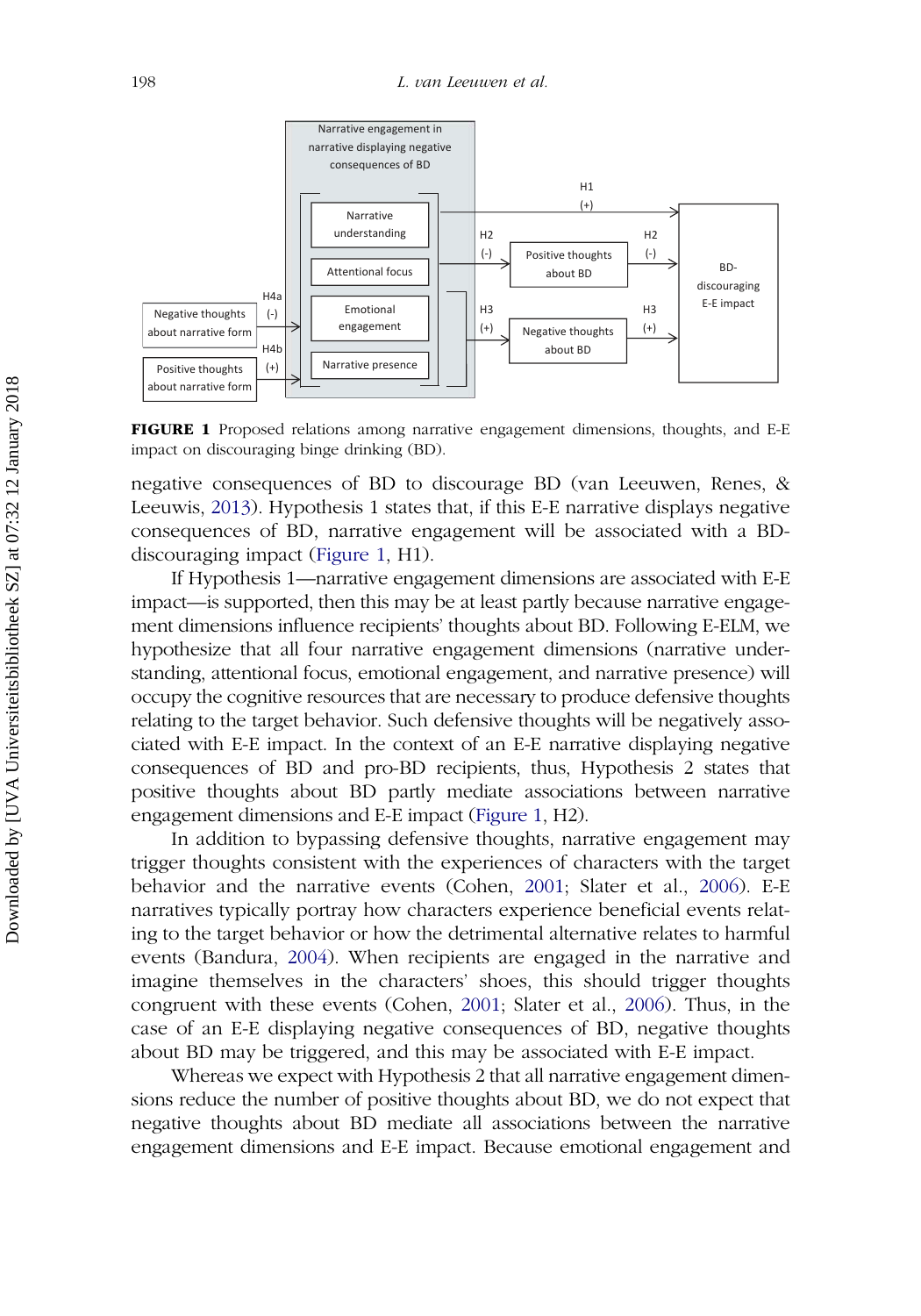narrative presence create a strong attachment to the narrative's characters and facilitate vicariously experiencing the events relating to the target behavior, these processes may be especially powerful in triggering thoughts consistent with the narrative events. In contrast, attentional focus and narrative understanding may be more associated with the degree to which a recipient fluently processes the narrative. This does not necessarily include vicariously experiencing narrative events relating to, and generating thoughts about, the target behavior (Sukalla, Bilandzic, Schnell, & Busselle, [2014](#page-26-0)). On the basis of these ideas, Hypothesis 3 states that, if Hypothesis 1 is supported, negative thoughts about BD partly mediate associations between emotional engagement and narrative presence on the one hand, and E-E impact on the other hand [\(Figure 1,](#page-5-0) H3).

# NARRATIVE ENGAGEMENT AND THOUGHTS ABOUT THE NARRATIVE FORM

Recipients may respond to E-E narratives with thoughts not only about the target behavior, but also about the narrative form. Thoughts about the narrative form may include thoughts about realism (Busselle & Bilandzic, [2008](#page-24-0)) and about perceptual persuasiveness (Hall, [2003](#page-25-0)). Realism thoughts are, for example, thoughts about a narrative's coherency or plausibility. Thoughts about perceptual persuasiveness are thoughts about the degree to which a narrative creates a compelling story world, focusing on the means by which a narrative is brought across instead of focusing on the content of the narrative. In short, thoughts about the narrative form reflect the degree to which a narrative brings across a realistic and appealing story.

Negative thoughts about the narrative form may lower narrative engagement, because such thoughts interfere with fluently processing the narrative and connecting to the narrative world. These thoughts draw recipients' attention away from following the narrative events and toward the weak point of the narrative and interfere with making sense of the narrative, thereby disrupting narrative engagement (Busselle & Bilandzic, [2008](#page-24-0)). One study showed that recipients who in some way negatively evaluated a program were less engaged in the narrative than recipients who did not produce such thoughts (Busselle, Ryabovolova, & Wilson, [2004\)](#page-24-0). In line with this, Hypothesis 4 states that negative thoughts about the narrative form will negatively affect narrative engagement dimensions [\(Figure 1](#page-5-0), H4a).

Compared to the role of negative thoughts, the role of positive thoughts about narrative form in E-E impact is less clear. Some studies have suggested that positive thoughts in response to narratives are less likely to be generated than negative thoughts. Recipients' default position is to accept narratives (Gilbert, [1991\)](#page-25-0), implicating that only negative thoughts will be generated when recipients come across something that does not meet their expectations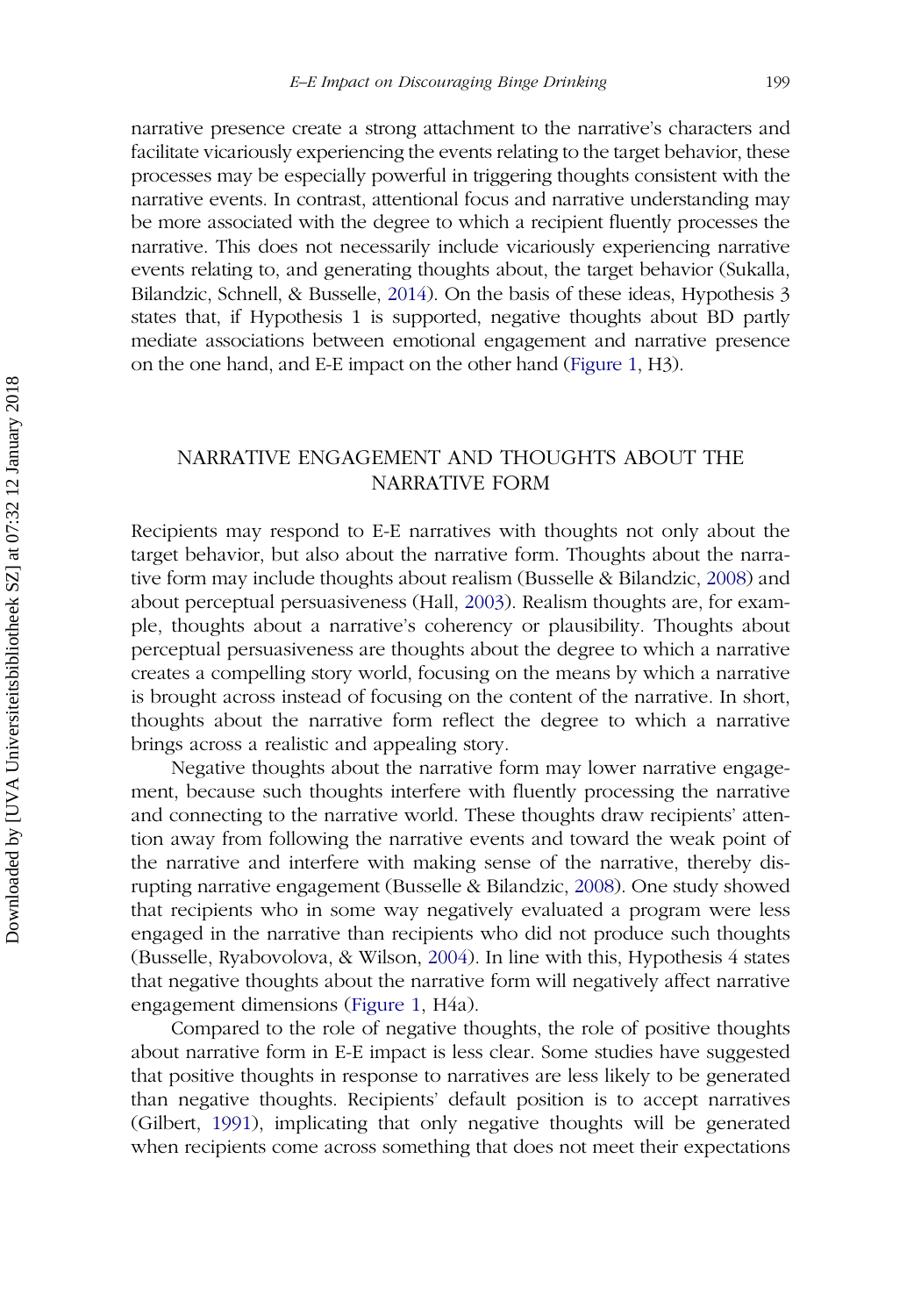(Busselle & Bilandzic, [2010\)](#page-24-0). A study by Hall ([2003](#page-25-0)) suggested that recipients may also produce positive thoughts about the narrative form in response to E-E narratives. To our knowledge, one study investigated whether positive thoughts about the narrative form are associated with narrative engagement (Busselle et al., [2004\)](#page-24-0). This study found that recipients who produced positive and neutral thoughts were not more engaged in a story than recipients who did not produce evaluative thoughts. However, because recipients with positive and neutral thoughts were considered as one group, the relation between positive thoughts and narrative engagement was not entirely clear. We think that positive thoughts about the narrative form may relate positively to narrative engagement, because these thoughts increase recipients' motivation to continue viewing the E-E narrative (Nabi & Krcmar, [2004](#page-26-0)) and may directly increase interest in the narrative. Hypothesis 4b, thus, states that such positive thoughts relate positively to narrative engagement dimensions ([Figure 1,](#page-5-0) H4b).

#### METHOD

## Participants and Procedure

This online study employed a pre- $(T_0)$  and posttest  $(T_1)$  design, with exposure to the audiovisual BD-discouraging E-E narrative as the test. Participants viewed the E-E narrative at a self-chosen location. The sample consisted of students from three institutions for higher education. Initially, 176 participants completed the  $T_0$  and  $T_1$  questionnaires. Four participants provided an incorrect answer to a simple factual question about the stimulus material. Therefore, we were not certain that they had watched the E-E narrative. These four participants were excluded from further analyses and, thus, the final sample consisted of 172 participants. Of the final sample, 97% had drunk alcohol at least once in their lifetime. Of those participants, 95% had been drinking the previous month, and 74% had been involved in BD the previous month. Ages ranged between 17 and  $26 (M = 20.46, SD = 1.72)$ , and 85% of the participants were female.

After students expressed their interest in participating in the study, they received an e-mail with a link to the informed consent form and the  $T_0$  questionnaire. After providing the informed consent, participants completed the  $T_0$ questionnaire with demographic questions and questions measuring past BD behavior and BD-related beliefs, attitude, BD intention, and willingness to engage in BD. Then, after on average 12 days (range:  $3-30$  days,  $SD = 6.28$ ), the participants viewed the E-E narrative online and completed the  $T_1$  questionnaire directly afterward. The  $T_1$  questionnaire assessed narrative engagement, thoughts, and BD-related beliefs, attitude, intention, and willingness. The definition of BD was provided throughout both questionnaires.

Participants from one educational institute received course credits ( $n = 76$ ). The other participants received cinema vouchers worth  $\epsilon$ 5 (*n* = 96). Regression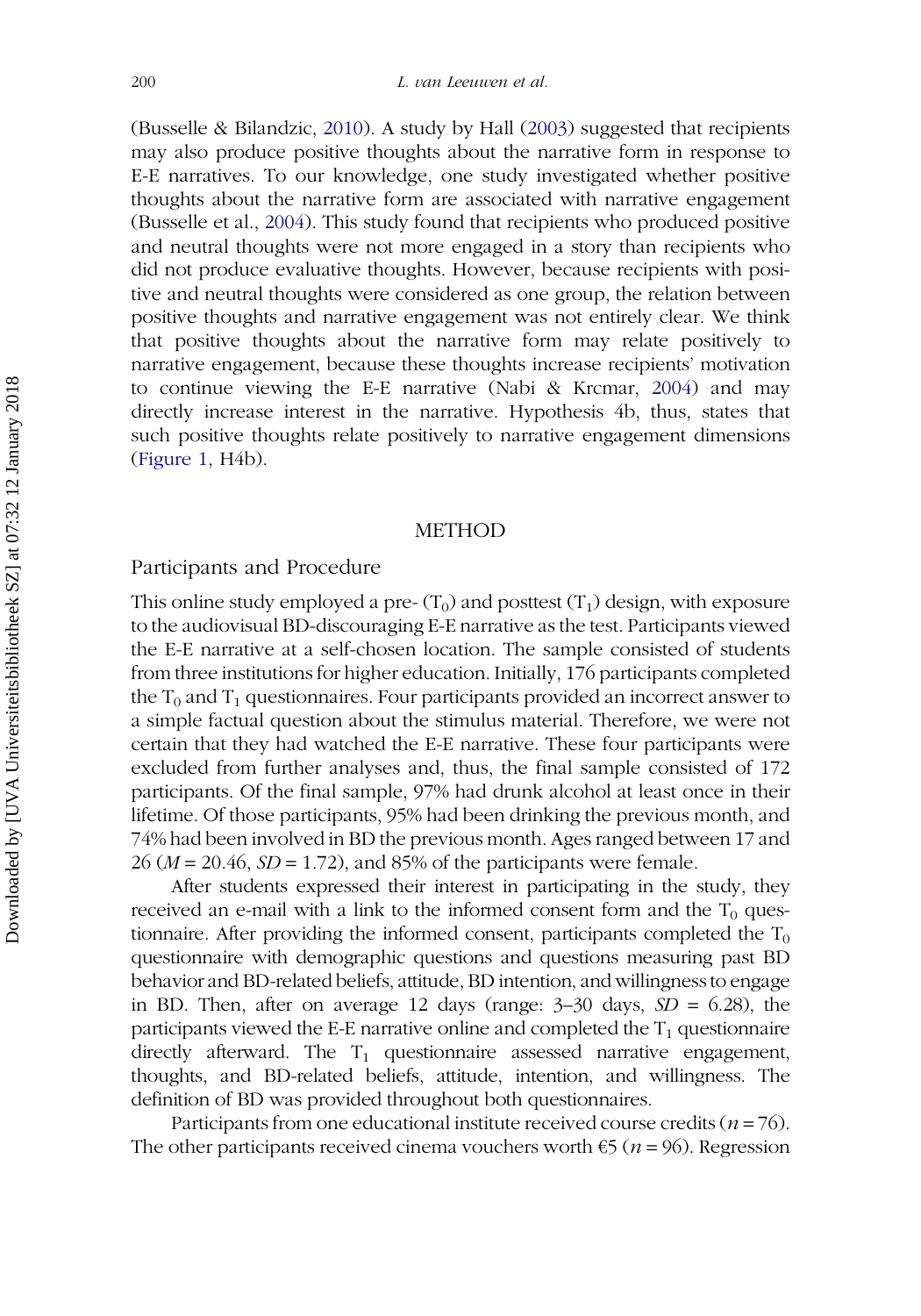analyses showed that reward type did not affect E-E impact or narrative engagement dimensions.

#### Stimulus Material

This study employed a shortened version (12 minutes) of an episode of Roes (High in English; VPRO; Schaling, 2008), a televised 11-episode E-E drama series broadcast in 2008 on Dutch national television. The drama series was part of an annual campaign to discourage substance and alcohol use among adolescents (van Leeuwen et al., [2013\)](#page-26-0). The episode Verliefd (In love in English; VPRO; Martens & Simons, [2008\)](#page-25-0) tells the story of a shy girl, Sacha, who visits a party where large amounts of alcoholic beverages are freely available. When she gets drunk, a boy, Thijs, with whom she is in love, sexually harasses her. The day after, she has a hangover and does not remember anything from the night before. She learns about the assault from a movie clip uploaded on the Internet. She is devastated. The episode ends with her visiting a police station, implying that she is going to file a complaint against Thijs.

The online  $T_0$  and  $T_1$  questionnaires were created with Qualtrics software ([http://www.qualtrics.com\)](http://www.qualtrics.com). Qualtrics also randomly assigned participants to one of three exposure conditions: audiovisual disturbances condition ( $n = 53$ ), critical instruction condition ( $n = 57$ ), and standard version condition ( $n = 62$ ). These manipulations were intended to create variation among participants in the generation of negative thoughts about the narrative form. In the audiovisual disturbances condition, participants were exposed to the E-E narrative with beeps and stills added, aiming to suggest that the episode had been badly edited. In the critical instruction condition, participants were instructed to critically evaluate how the stimulus material was made (adapted from Escalas, [2007\)](#page-24-0). In the standard version condition, the E-E narrative was not manipulated, and participants received only the instruction to watch the embedded video.

#### Measures

Past BD Behavior. Past BD behavior was assessed at  $T_0$ . Participants indicated how often they had been involved in BD during the prior month  $(1 = no recent drinking, 2 = have been drinking, but not BD, 3 = 1-2 times, 4=$  $3-5$  times,  $5 = 6-20$  times; Webb & Baer, [1995](#page-27-0)).

BD Beliefs. A pretest study showed that the selected narrative implies that BD may lead to loss of control, blackouts, regret, getting hurt, and sexual harassment; that these five outcomes are severe; and that viewers themselves may also experience these five negative outcomes after BD. Therefore, at  $T_0$ and  $T_1$ , we assessed three types of BD beliefs relating to these five negative outcomes. First, participants were presented statements, each stating that BD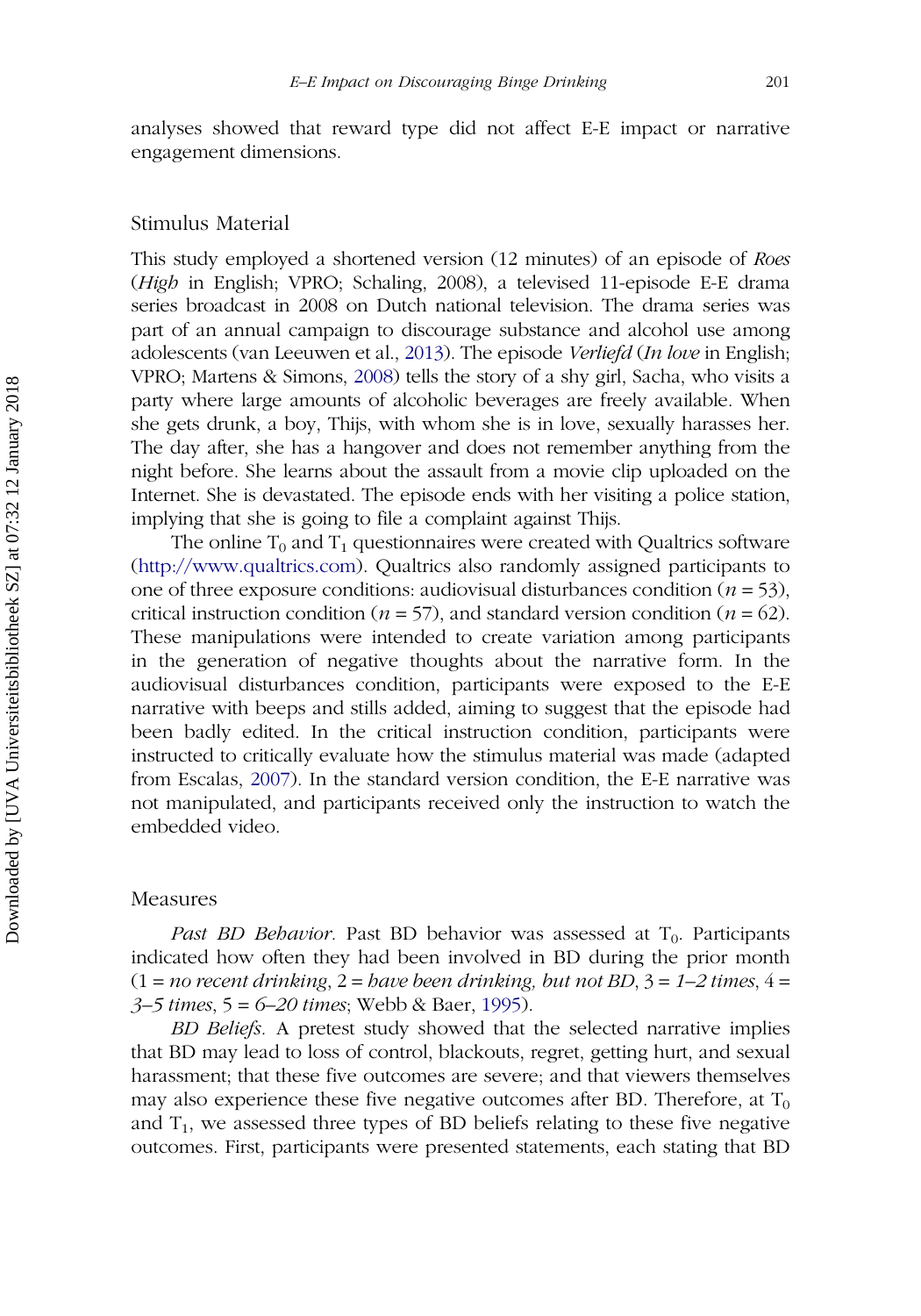leads to one of these five negative outcomes. On 100-point rating scales, participants were asked to indicate the degree to which they agreed with these statements  $(1 = strongly disagree to 100 = strongly agree; Cronbach's \alpha =$ .82 [T<sub>0</sub>] and .89 [T<sub>1</sub>]). Responses to these items at T<sub>0</sub> and T<sub>1</sub> were averaged to obtain composite negative outcome belief scores at  $T_0$  and  $T_1$ . A high value indicated a high subjective probability of BD leading to these negative outcomes.

Second, we assessed beliefs about perceived vulnerability to the five negative outcomes of BD. Participants were asked to indicate the likelihood that they would personally experience each of the negative outcomes after BD  $(1 = \text{that})$ would definitely not happen to 100 = that would definitely happen;  $\alpha = .87$  [T<sub>0</sub> and  $T_1$ ; Gibbons, Gerrard, Blanton, & Russell, [1998](#page-24-0)). Responses to these items at  $T_0$  and  $T_1$  were averaged to obtain composite vulnerability belief scores at  $T_0$  and  $T_1$ . A high value indicated strong beliefs about being vulnerable to these negative outcomes of BD.

Third, we assessed perceived severity by asking participants to indicate how they would feel after experiencing the five negative outcomes  $(1=very)$ unhappy to 100 = very happy,  $\alpha$  = .69 [T<sub>0</sub>] and  $\alpha$  = .87 [T<sub>1</sub>]; Gibbons et al., [1998\)](#page-24-0). We recoded the given scores so that a high value indicated a high perceived severity of the negative outcomes of BD. Responses to these items at T<sub>0</sub> and T<sub>1</sub> were averaged to obtain composite severity belief scores at T<sub>0</sub> and  $T_1$ .

*Attitude Toward BD.* Four items measured attitude toward BD at  $T_0$  and  $T_1$  by stating that BD is very dangerous (1) or hardly dangerous (100); no fun (1) or fun (100); stupid (1) or smart (100); and negative (1) or positive (100);  $\alpha$ = .77 [T<sub>0</sub>] and  $\alpha$  = .81 [T<sub>1</sub>]; Gibbons et al., [1998](#page-24-0)). Responses to these items at T<sub>0</sub> and  $T_1$  were averaged to obtain a composite attitude toward BD scores at  $T_0$ and  $T_1$ . A high value indicated a positive attitude toward BD.

BD Intention. Intention to engage in BD was assessed at  $T_0$  and  $T_1$  with two questions asking participants to indicate the degree to which they intended to engage in BD the coming month  $(1 = not at all intend to to 100$  $=$  *very much intend to*) and expected to engage in BD the coming month (1  $=$ will definitely not happen to 100 = will definitely happen;  $\alpha$  = .94 [T<sub>0</sub>] and  $\alpha$  = .93 [T<sub>1</sub>]; Gibbons et al., [1998](#page-24-0)). Responses to these items at T<sub>0</sub> and T<sub>1</sub> were averaged to obtain composite BD intention scores at  $T_0$  and  $T_1$ . A high value indicated a high intention to engage in BD in the coming month.

BD Willingness. Willingness to engage in BD was assessed at  $T_0$  and  $T_1$ via a 100-point rating scale with three items, preceded by the following statement about a risk-conducive situation for BD (Gibbons et al., [1998\)](#page-24-0): "Suppose you were at a party where all alcoholic drinks were available for free. How likely is it that you would" followed by three items: "drink no alcohol," "drink 1 to 4 (females)/1 to 5 (males) alcoholic drinks," "drink at least 4 (females)/5 (males) alcoholic drinks." Each item was accompanied by a scale ranging from  $1 = would$  definitely not do so to  $100 = would$  definitely do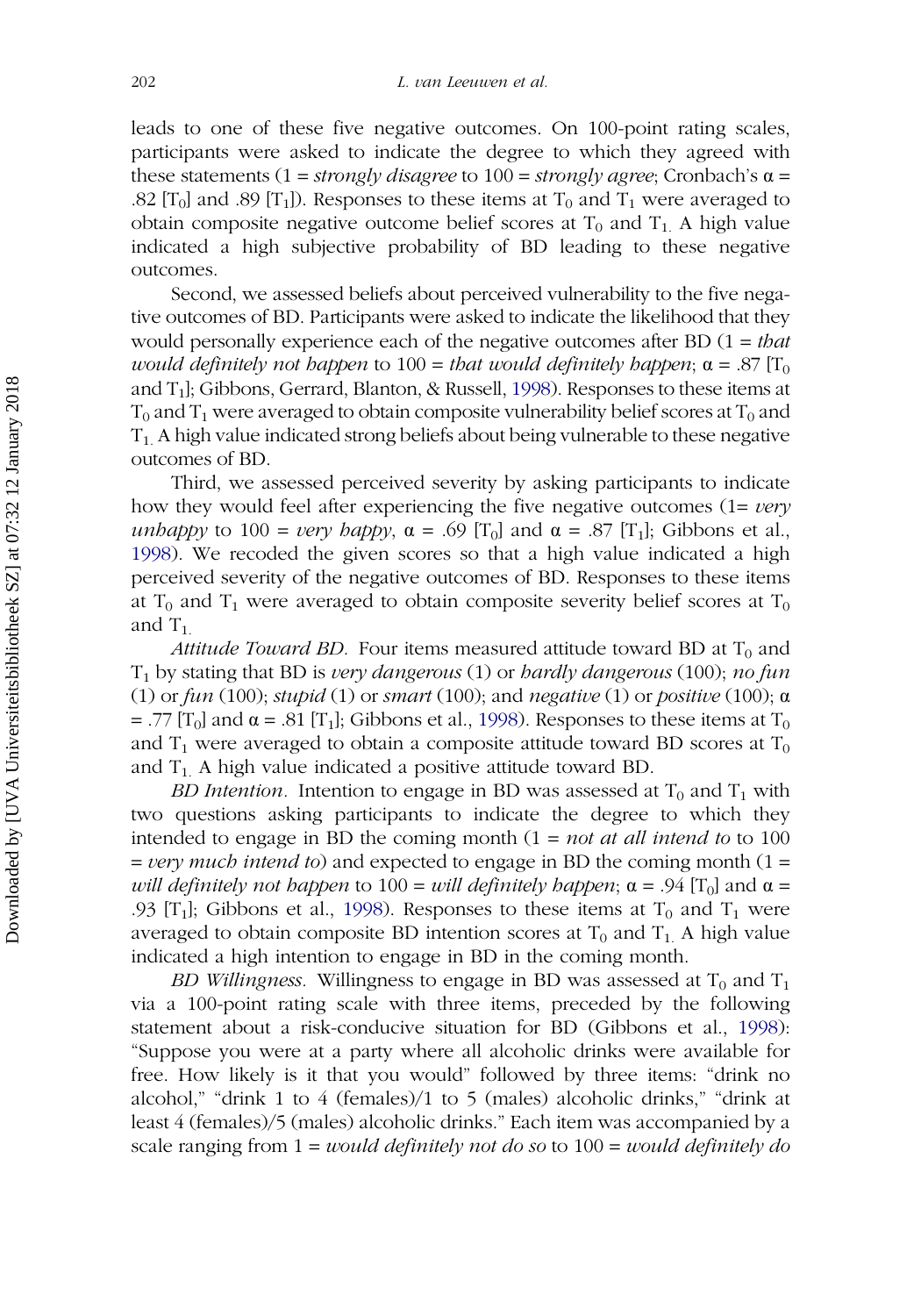so. The first item was reversed, so a high value reflected more willingness to engage in BD. Because the scale with all three items had low reliabilities ( $\alpha$  = .42 [T<sub>0</sub>] and  $\alpha$  = .39 [T<sub>1</sub>]), the second item was omitted, resulting in a more reliable 2-item willingness scale ( $\alpha$  = .63 [T<sub>0</sub>] and  $\alpha$  = .61 [T<sub>1</sub>]). Responses to these items at  $T_0$  and  $T_1$  were averaged to obtain composite BD willingness scores at  $T_0$  and  $T_1$ . A high value indicated a high willingness to engage in BD.

Narrative Engagement Dimensions. Narrative engagement dimensions were measured at  $T_1$  with the narrative engagement scale (Busselle & Bilandzic, [2009\)](#page-24-0). This scale consisted of 12 statements each accompanied by a 100-point rating scale from  $1 = strongly\,display$  disagree to  $100 = strongly\,display$  agree. We performed a factor analysis to investigate whether the scale consisted of four subscales measuring the four narrative engagement dimensions, as found by Busselle and Bilandzic ([2009\)](#page-24-0). In contrast to their findings, but consistent with another study (Woolley, [2012\)](#page-27-0), our factor analysis showed that the items formed three factors, not four. The three items of the attentional focus subscale loaded on the first factor. The items tapped into the participants' attention to the narrative with items such as "My mind wandered while the movie was on" (reversed;  $\alpha = .84$ ). The three items of the narrative understanding subscale loaded on the second factor. The items measured participants' understanding of the narrative with items such as "I found it easy to follow the thread of the story"  $(\alpha = .74)$ . The original 3-item emotional engagement and 3-item narrative presence subscales both had low reliabilities ( $\alpha$  = .59 and .55, respectively). Five of the six items on the emotional engagement and narrative presence subscales loaded on the third factor. Therefore, we combined these subscales into one emotions and presence scale ( $\alpha$  = .73). Sample items are "During the movie, I felt sorry for (one of the) characters" and "During the movie, the story world seemed closer to me than the real world." The fourth factor consisted of one narrative presence item, and this item was dropped from further analysis. Responses to the items per factor were averaged to obtain composite scores on attentional focus, narrative understanding, and emotions and presence. High values indicated high narrative engagement on these dimensions.

*Thoughts*. Thoughts were assessed at  $T_1$  by a thought-listing task (Cacioppo, von Hippel, & Ernst, [1997\)](#page-24-0). Participants were given 5 minutes to list a maximum of 10 thoughts they remembered having while viewing the E-E narrative. Two undergraduate coders coded the reported thoughts. The coders attended two 2-hour training sessions organized by the first author. In the first session, they received coding instructions. Then, they independently coded the reported thoughts of the same 10% of participants. Their assigned codes were discussed in the second training session. Then, they both independently coded all remaining thoughts.

The following reported thoughts were excluded from further analyses: neutral thoughts, questions (e.g., "why is there an increase in alcohol use among young people?"); narrative-unrelated statements (e.g., "I have to take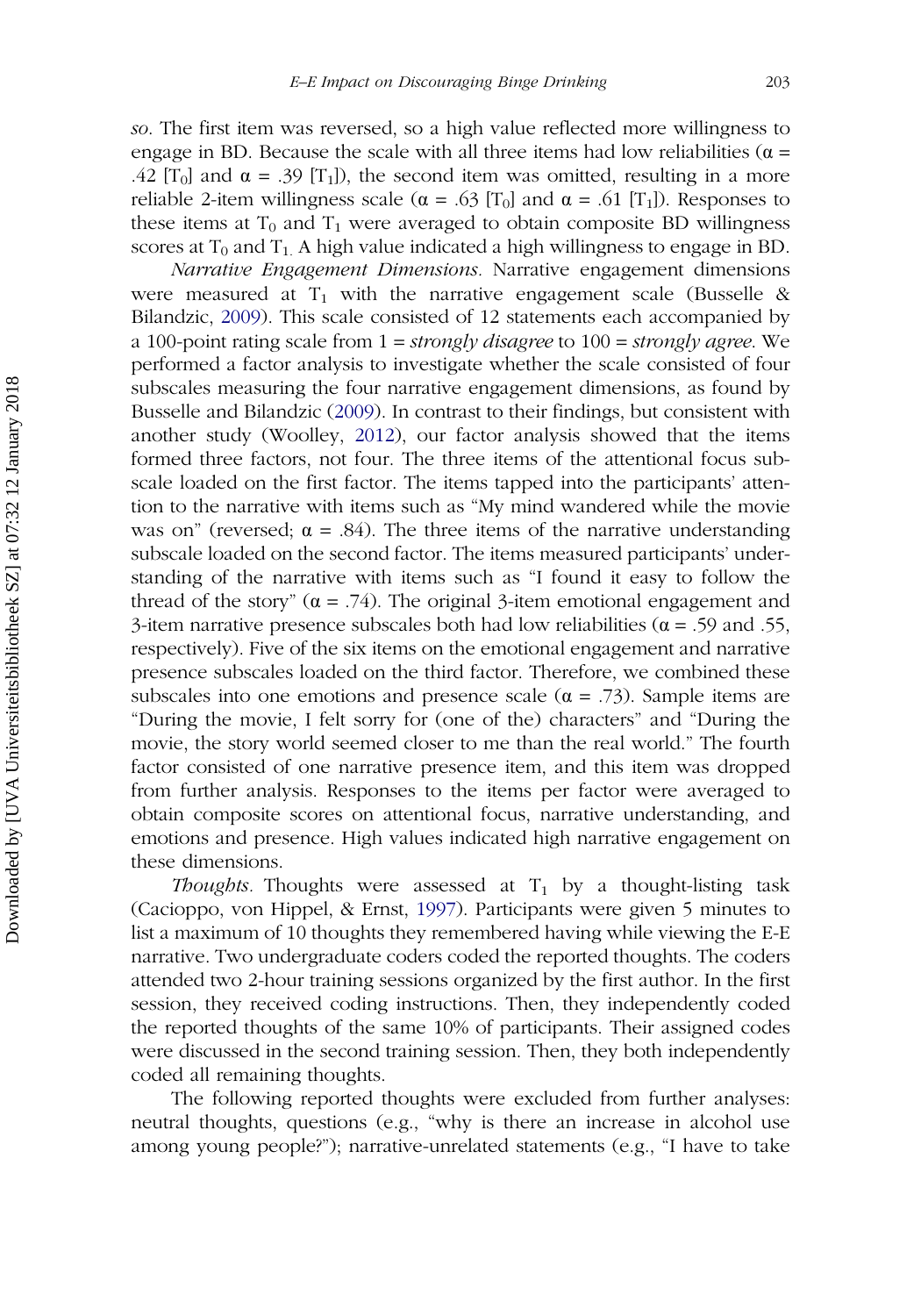the cake out of the oven"); difficult to interpret statements (e.g., "sex"). Because of our interest in the role of recipients' thoughts about the narrative form or about BD, affective reactions toward the character or the events (e.g., "I feel sorry for her!") were also excluded.

The reported thoughts that were included were assigned two codes. The first code was assigned to identify the thought category, the second indicated the valence. Regarding the first code, we distinguished four categories: realism, perceptual persuasiveness, narrative-related BD thoughts, and nonnarrative-related BD thoughts. Intercoder reliability was calculated on the coded thoughts of 90% of the participants and was acceptable (Krippendorff's alpha = .74; Krippendorff, [2004](#page-25-0)). The realism category consisted of thoughts evaluating, for example, whether or not the portrayed events could have happened in the real world, or whether or not the narrative was logical and coherent (Busselle & Bilandzic, [2008](#page-24-0); Cho, Shen, & Wilson, [2014\)](#page-24-0). The perceptual persuasiveness category consisted of thoughts evaluating, for example, acting quality, music, or originality of the story. These two categories, thus, focused on thoughts about the narrative form. The narrative-related BD thoughts category consisted of thoughts relating to the alcohol use of the characters. The nonnarrative-related BD thoughts category consisted of thoughts about alcohol use in general or about participants' own experiences with alcohol. These two categories thus focused on the narrative's objective, that is, to discourage BD.

The second code was given to identify the valence of each thought, thus, negative, positive, or neutral with respect to the narrative form or BD (Krippendorff's alpha = .95, indicating high agreement [Krippendorff, [2004\]](#page-25-0) based on the coded thoughts of 90% of the participants). The first code (category) and the second code (valence) were combined and used in the analyses. Thoughts coded as neutral were not included in the analyses. Disagreements were resolved by discussion among the coders and the first author until consensus was achieved.

Control Variables. An increase in the number of days between  $T_0$  and  $T_1$  was significantly associated with less changed negative outcome beliefs. It was also associated with more changed severity beliefs. To rule out any influence of the number of days between  $T_0$  and  $T_1$  on changes in BD determinants, we controlled for the number of days in those hypotheses where changes in these determinants were the dependent variables (Hypotheses 1–3). We also tested whether we should control for the influence of personal characteristics on the dependent variables. Narrative engagement was significantly associated with participants' age and sex. E-E impact was significantly associated with the frequency of recent BD, and BD attitude at  $T<sub>0</sub>$ . Whether or not nonnarrative BD thoughts were produced was associated with BD attitude at  $T_0$ . These variables were entered as covariates in the applicable analyses.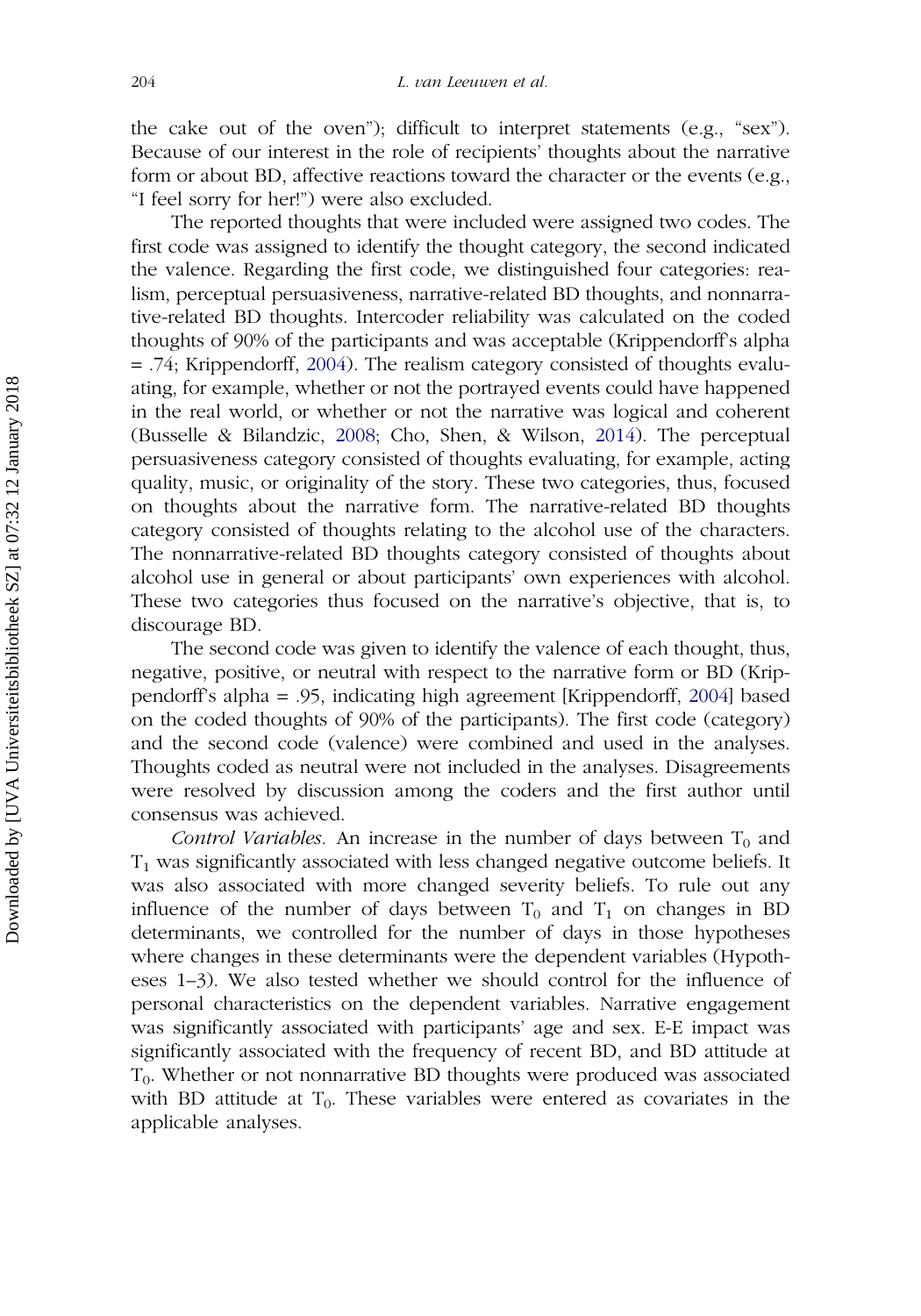Most of the items used in this study as well as the instructions for the thought-listing task were originally published in English. Therefore, the items and instructions were translated from English into Dutch by simple translation. If necessary, the wordings were adapted to make them suitable for measuring the construct in the context of BD.

## Effect of Condition

As stated, we created three conditions to ensure sufficient variation in thoughts about the narrative form. As expected, logistic regression showed that participants in both the audiovisual disturbances condition and the critical instruction condition were more likely to report one or more negative thoughts about perceptual persuasiveness than participants in the control condition (odds ratio<sub>disturbances vs. control</sub> = 3.86, 95% CI = 1.23–12.10,  $p =$ 0.021, odds ratio<sub>instruction vs. control</sub> = 3.77, 95% CI = 1.22–11.67,  $p = 0.022$ ). Also, participants in the audiovisual disturbances condition were more likely to report one or more negative thoughts about realism than participants in the control condition (odds ratio<sub>disturbances vs. control</sub> = 2.71, 95% CI = 1.25–5.85,  $p =$ 0.011). There was a significant effect of condition on attentional focus, such that participants' attentional focus in the audiovisual disturbances condition was lower than that of participants in the control condition ( $\beta = -17$ ,  $p = .046$ ). To control for a direct influence of condition on narrative engagement dimensions, we included condition as a covariate in the analyses with narrative engagement dimensions as dependent variables (Hypotheses 4a and 4b). Condition had no significant effect on whether positive thoughts about perceptual persuasiveness or realism were produced, on positive or negative thoughts about alcohol, or on changes in BD determinants.

# Statistical Analyses Plan

Descriptive analyses were performed in IBM SPSS Statistics (version 22). To investigate whether the E-E narrative had a BD-discouraging impact, differences between  $T_0$  and  $T_1$  in scores on BD determinants were examined using a set of Wilcoxon signed-rank tests. For the main analyses, we computed the change scores on BD determinants between  $T_0$  and  $T_1$ , such that a negative change score could be interpreted as a BD-discouraging impact.

Hypotheses 1–4 were tested with *Mplus* (version 7.2; Muthén & Muthén, [2012\)](#page-26-0). We tested both direct effects of narrative engagement dimensions on BD-discouraging impact (Hypothesis 1) and indirect effects through thoughts about BD (Hypotheses 2 and 3). For these analyses, we used weighted leastsquares parameter estimates (WLSMV), a suitable procedure for mediation analyses with binary mediators, with theta parameterization. We obtained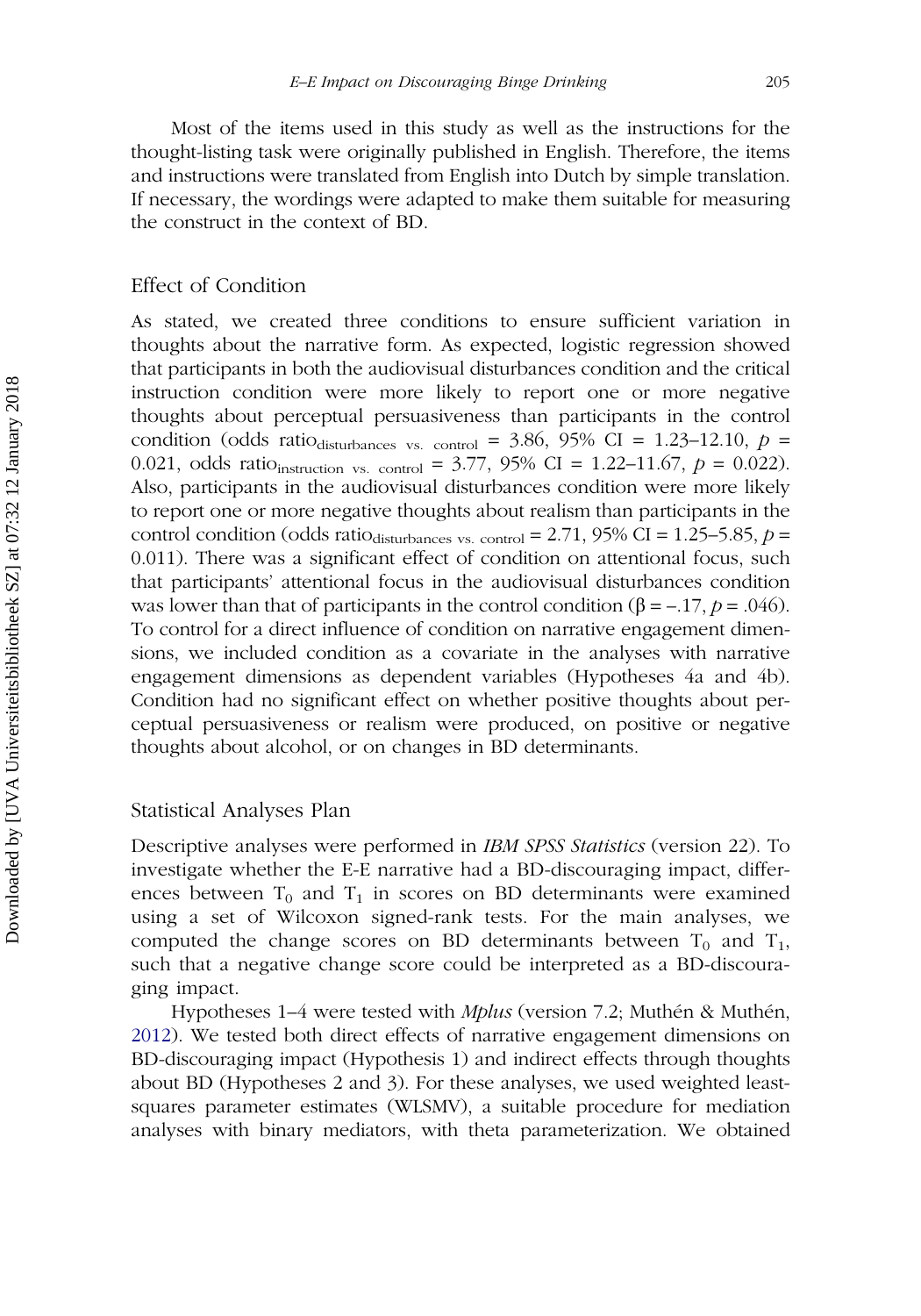<span id="page-13-0"></span>bias-corrected 95% confidence intervals (one-tailed) for the indirect effects and used 1,000 bootstrap samples. In these analyses, we controlled for number of days between  $T_0$  and  $T_1$ , past BD behavior,  $T_0$  BD attitude, and the  $T_0$  values of the corresponding BD determinant.

To examine whether negative and positive thoughts about the narrative form were associated with narrative engagement dimensions (Hypotheses 4a and 4b), we regressed each narrative engagement dimension on thoughts in each of these thought categories. In these analyses, we controlled for condition, sex, and age.

### RESULTS

### Pre-Analyses

Prior to conducting the main analyses, we investigated whether the E-E narrative was able to discourage BD. The results showed that all assessed beliefs relating to the negative outcomes of BD (negative outcome beliefs, vulnerability beliefs, and severity beliefs) were more anti-BD at  $T_1$  than at  $T_0$ (see Table 1). Attitude toward BD and willingness to engage in BD were also

| of Effects, and Effect Sizes |        |  |                           |
|------------------------------|--------|--|---------------------------|
|                              | Median |  | Wilcoxon signed-rank test |

TABLE 1 Pre- and Posttest Median Values of Binge Drinking (BD) Determinants, Significance

|                          | Median |                | Wilcoxon signed-rank test |         |        |
|--------------------------|--------|----------------|---------------------------|---------|--------|
|                          | $T_0$  | T <sub>1</sub> | $\boldsymbol{z}$          | ħ*      |        |
| Negative outcome beliefs | 37.1   | 51.6           | $-8.11$                   | < 0.001 | -.44   |
| Vulnerability beliefs    | 33.6   | 36.3           | $-2.83$                   | .005    | $-.15$ |
| Severity beliefs         | 83.7   | 84.9           | $-3.17$                   | .002    | $-.17$ |
| Attitude toward BD       | 51.6   | 50.0           | $-4.60$                   | < 0.001 | $-.25$ |
| BD intention             | 63.0   | 65.3           | .30                       | .38     | $-.02$ |
| BD willingness           | 76.3   | 68.5           | $-2.60$                   | .009    | $-.14$ |

 $Note. BD = binge$  drinking.

\*One-tailed significance.

| TABLE 2 Correlations Among Changes in Binge Drinking (BD) Determinants |  |  |  |  |
|------------------------------------------------------------------------|--|--|--|--|
|                                                                        |  |  |  |  |

| 1. Negative outcome beliefs | 1.0     |         |        |           |        |     |
|-----------------------------|---------|---------|--------|-----------|--------|-----|
| 2. Vulnerability beliefs    | $.38**$ | 1.0     |        |           |        |     |
| 3. Severity beliefs         | .05     | $-.05$  | 1.0    |           |        |     |
| 4. Attitude toward BD       | .08     | .07     | $-.09$ | 1.0       |        |     |
| 5. BD intention             | .03     | $-.17*$ | .09    | $.12^{+}$ | 1.0    |     |
| 6. BD willingness           | $-.03$  | $-.15*$ | $-.05$ | $10^{+}$  | $.14*$ | 1.0 |

 $Note. BD = binge$  drinking.

\*p < .05, \*\*p < .01,  $^{\ast}$ .05 < p < .1 (one-tailed significance).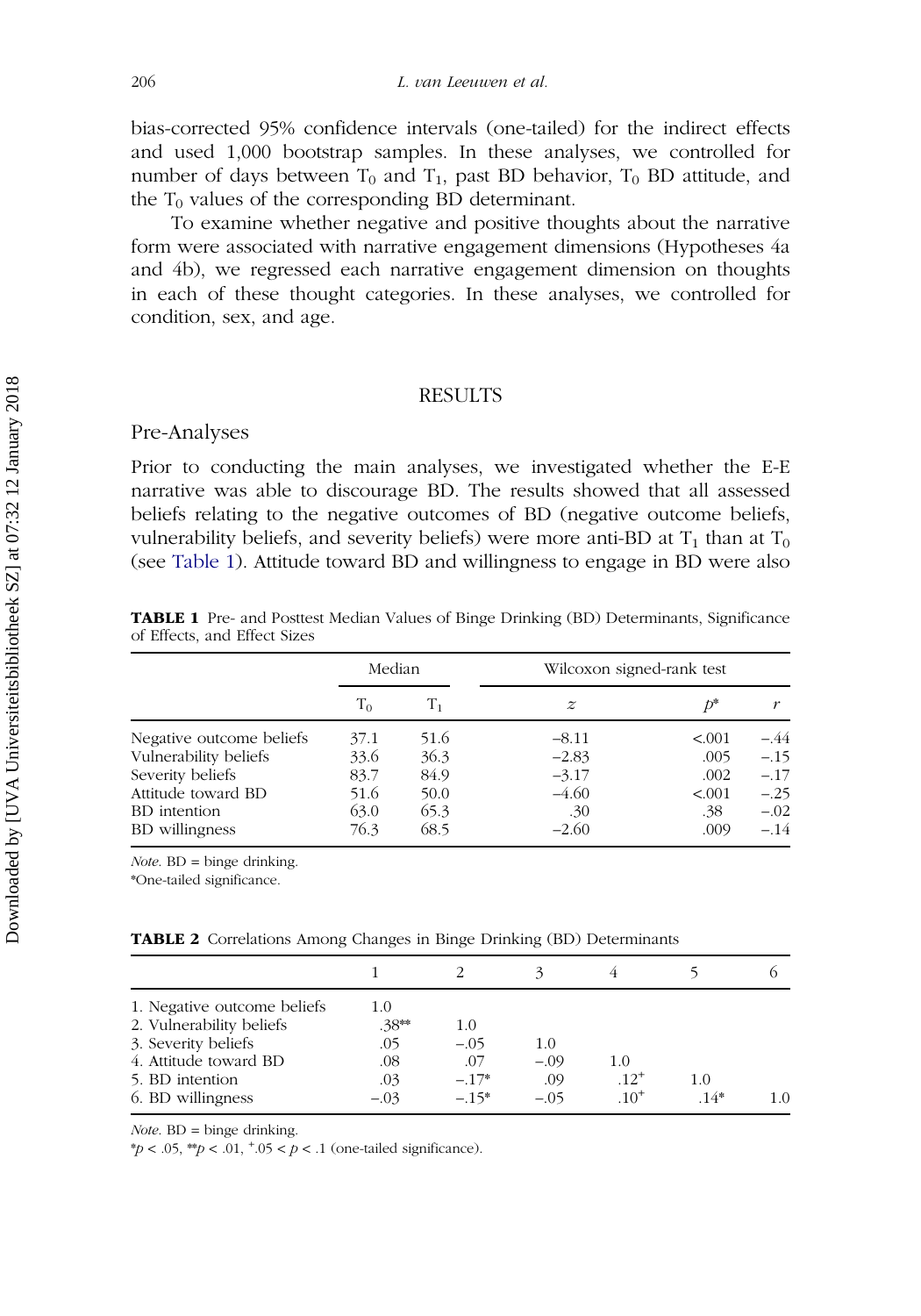<span id="page-14-0"></span>significantly more anti-BD at  $T_1$  than at  $T_0$ . The intention to engage in BD was not significantly different at  $T_1$  compared to  $T_0$ . Information about correlations between the changes in BD determinants is provided in [Table 2.](#page-13-0)

On average, participants reported that they were fairly engaged in the narrative ( $M_{\text{attentional focus}} = 69.80$ ,  $SD = 20.83$ ;  $M_{\text{narrative understanding}} = 83.53$ ,  $SD$  $= 14.99, M_{\text{emotions and presence}} = 60.60, SD = 16.59.$ 

The mean number of boxes that were filled by participants with their thoughts was 7.05 ( $SD = 2.2$ ). As can be seen in Figure 2, the majority of participants reported either 0 or 1 thought that was coded as positively or negatively related to BD, and only 14 participants reported more than 1 thought coded as such. Therefore, before investigating whether positive and negative thoughts about BD mediate associations between narrative engagement dimensions and E-E impact (Hypotheses 2 and 3), we dichotomized these thoughts variables. This resulted in four dichotomous variables, each describing whether or not participants reported at least one positive (1) or negative (2) thought about narrative-related BD, or one positive (3) or negative (4) thought about nonnarrative-related BD.

As with thoughts about BD, the majority of participants reported either one or no thoughts that were coded as positively/negatively related to perceptual persuasiveness or realism (see Figure 3). Therefore, before testing Hypotheses 4a and 4b, we created four dichotomous variables, each describing whether or not participants reported at least one: negative (1) and/or positive (2) thought relating to perceptual persuasiveness, and negative (3) and/or positive (4) thought relating to realism.

Descriptive information about the dichotomized thought variables is displayed in [Figure 4](#page-16-0).



FIGURE 2 Frequency of the number of reported thoughts about alcohol (binge) drinking by number of participants  $(N = 172)$ .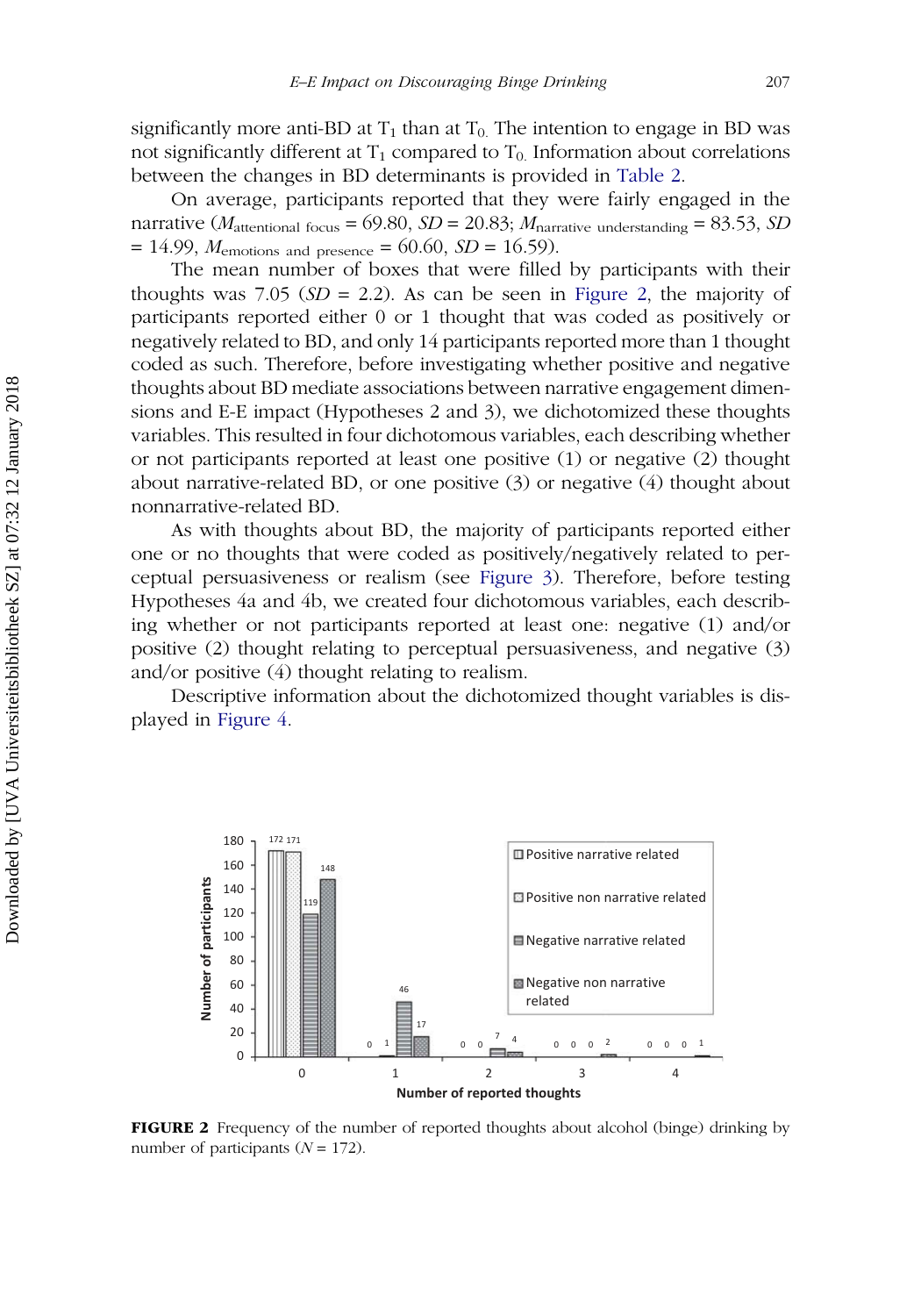

**FIGURE 3.** Frequency of the number of reported thoughts about the narrative form by number of participants ( $N = 172$ ). **FIGURE 3.** Frequency of the number of reported thoughts about the narrative form by number of participants  $(N = 172)$ .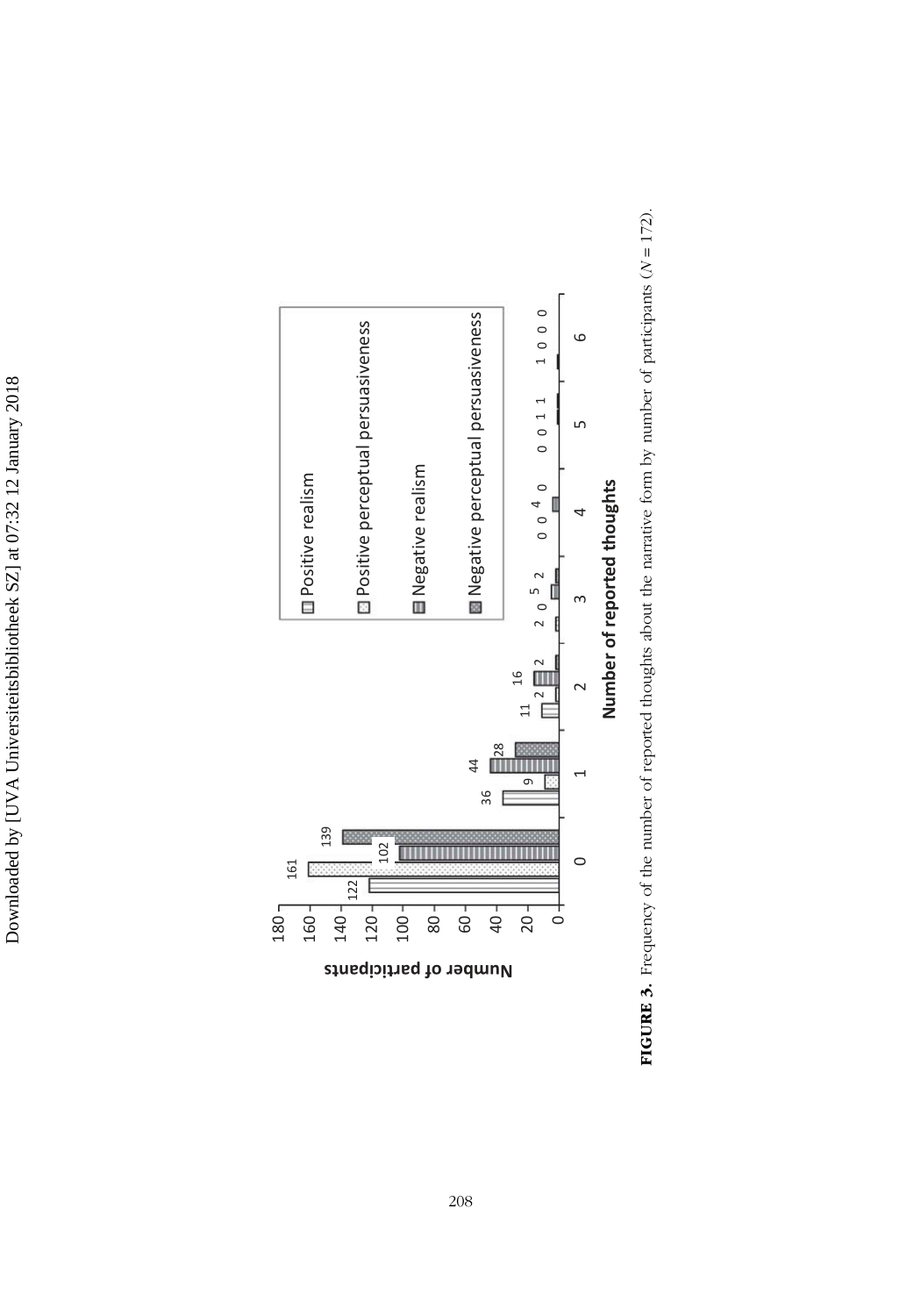<span id="page-16-0"></span>

**FIGURE 4** Number of participants and portion of the total number of participants ( $N = 172$ ) who reported one or more thoughts relevant for this study. (The numbers per category, e.g., realism, and valence, e.g., positive, do not add up to the total per category, because participants reporting neutral thoughts are not depicted here. Also, participants may have reported a positive as well as a negative thought in the same thought category).

# Main Analyses

In Hypothesis 1, we predicted that narrative engagement would be associated with a BD-discouraging impact. The results are presented in [Table 3.](#page-17-0) As can be seen, emotions and presence was significantly associated with a BD-discouraging impact on negative outcome beliefs  $(b = -0.24, p = 0.026)$ , one-tailed tested). Also, emotions and presence was associated with a BD-discouraging impact on vulnerability beliefs ( $b = -0.34$ ,  $p = 0.000$ ), one-tailed tested). Attentional focus was associated with a BD-discouraging impact on severity beliefs  $(b = -16, p = .005,$ one-tailed tested). None of the narrative engagement dimensions was associated with BD-discouraging impact on attitude toward BD. Attentional focus was significantly associated with changes in BD intention ( $b = -.18$ ,  $p = .0095$ , one-tailed tested). None of the narrative engagement dimensions was associated with BD-discouraging impact on BD willingness. To summarize, support for Hypothesis 1—narrative engagement dimensions are associated with E-E impact—was found in the case of impact on negative outcome beliefs, vulnerability beliefs, severity beliefs, and BD intentions. No support for Hypothesis 1 was found in the case of impact on attitude toward BD and BD willingness.

Hypothesis 2 focused on testing whether positive thoughts about BD mediated associations between narrative engagement and BD-discouraging impact. As can be seen in [Figure 2](#page-14-0), only one participant reported an alcohol-related thought that was coded as positive. Therefore, Hypothesis 2could not be tested.

Hypothesis 3 posed that negative thoughts about alcohol would partly mediate associations between emotions and presence and E-E impact. As can be seen in [Table 3](#page-17-0), no tested indirect effect of emotions and presence → negative thoughts about alcohol → changes in BD-related determinants (second column)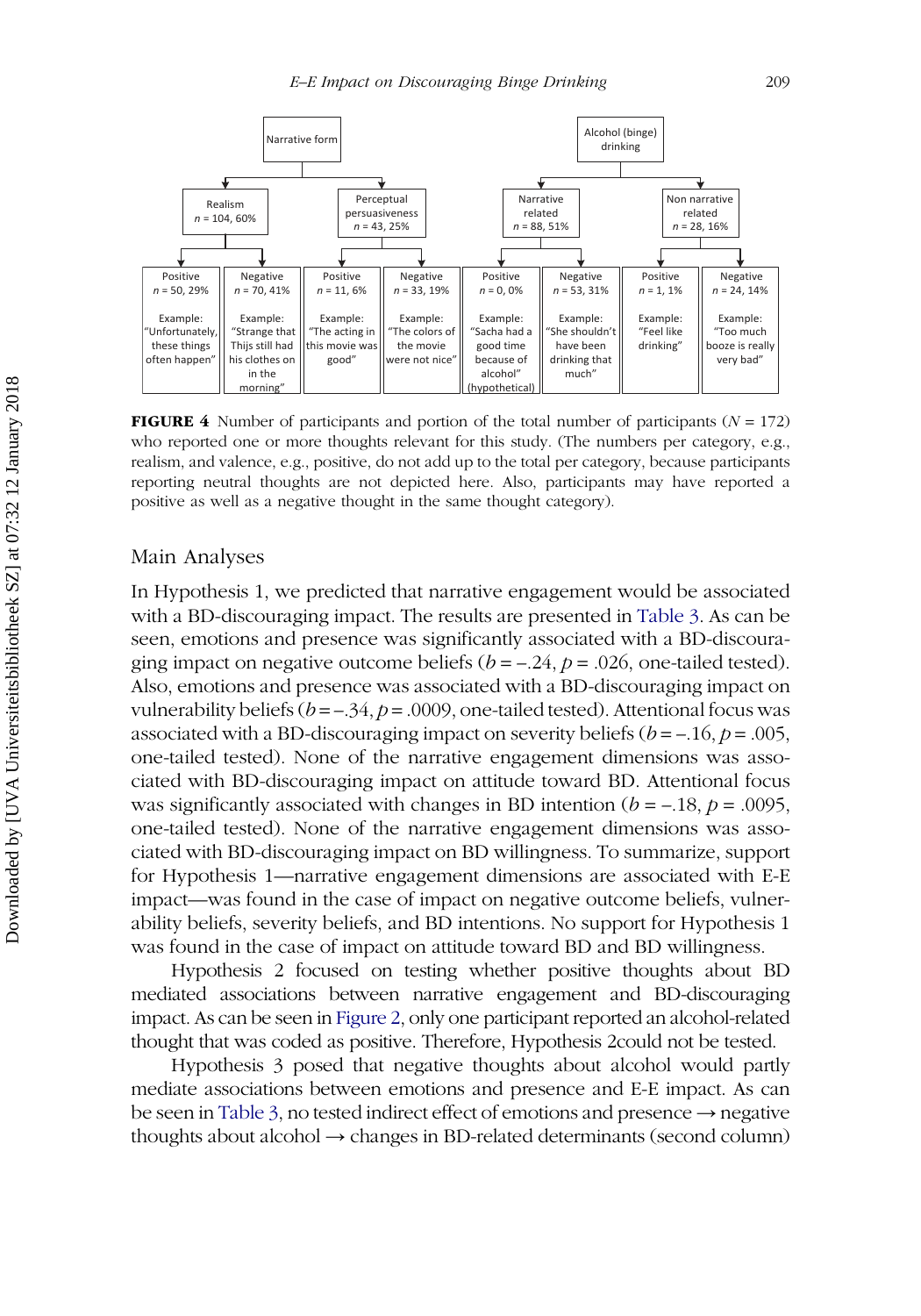| ֧֡֓֓֓֓֓֓֓֓֓֓֓֓֓֓׆֓ |
|--------------------|
|                    |
|                    |
|                    |
|                    |
|                    |
|                    |
|                    |
|                    |
|                    |
|                    |
|                    |
|                    |
|                    |
|                    |
|                    |
|                    |
| ֕                  |
|                    |
|                    |
|                    |
|                    |
| l                  |
| I                  |
|                    |
|                    |
|                    |
| <br> <br>          |
|                    |
| l                  |
|                    |
|                    |
|                    |
|                    |
|                    |
|                    |
|                    |
|                    |
|                    |
|                    |
|                    |
|                    |
| ļ                  |
|                    |

<span id="page-17-0"></span>TABLE 3 Analyses of Direct Effects of Narrative Engagement Dimensions on Changes in Binge Drinking-Related Determinants (Hypothesis 1).<br>Analyses of Indirect Effects of Emotions and Presence on Changes in Binge Drinking-Rel Analyses of Indirect Effects of Emotions and Presence on Changes in Binge Drinking-Related Determinants Through Negative Thoughts About TABLE 3 Analyses of Direct Effects of Narrative Engagement Dimensions on Changes in Binge Drinking-Related Determinants (Hypothesis 1). Alcohol Binge Drinking (Hypothesis 3) Alcohol Binge Drinking (Hypothesis 3)

| Direct effects (Hypothesis 1)                                                                                                                    | Indirect effects (Hypothesis 3) |                           |                   |
|--------------------------------------------------------------------------------------------------------------------------------------------------|---------------------------------|---------------------------|-------------------|
| S                                                                                                                                                |                                 | estimate                  | One-tailed 95% CI |
| $\overline{0}$ .<br>Narrative understanding $\rightarrow$ negative outcome beliefs<br>Attentional focus $\rightarrow$ negative outcome beliefs   |                                 |                           |                   |
| $-.24*$<br>Emotions and presence $\rightarrow$ negative outcome beliefs                                                                          | Negative narrative-related      | $\overline{0}$ .          | 08                |
|                                                                                                                                                  | Negative nonnarrative-related   | $-0.01$                   | $\mathcal{O}$     |
| $\overline{14}$<br>$-03$<br>Narrative understanding $\rightarrow$ vulnerability beliefs<br>Attentional focus $\rightarrow$ vulnerability beliefs |                                 |                           |                   |
| $-34***$<br>Emotions and presence $\rightarrow$ vulnerability beliefs                                                                            | Negative narrative-related      | $\overline{0}$            | $\frac{14}{5}$    |
|                                                                                                                                                  | Negative nonnarrative-related   | $-0$                      | $\Im$             |
| $-0.1$<br>Narrative understanding $\rightarrow$ severity beliefs                                                                                 |                                 |                           |                   |
| $-.16**$<br>Attentional focus $\rightarrow$ severity beliefs                                                                                     |                                 |                           |                   |
| $\overline{C}$<br>Emotions and presence $\rightarrow$ severity beliefs                                                                           | Negative narrative-related      | $-0.02$                   | $\overline{C}$    |
|                                                                                                                                                  | Negative nonnarrative-related   | $\odot$                   | $\widetilde{6}$   |
| $-0.4$<br>Narrative understanding $\rightarrow$ attitude toward BD                                                                               |                                 |                           |                   |
| $-0$<br>Attentional focus $\rightarrow$ attitude toward BD                                                                                       |                                 |                           |                   |
| $\infty$<br>Emotions and presence $\rightarrow$ attitude toward BD                                                                               | Negative narrative-related      | $-0.02$                   | $\infty$          |
|                                                                                                                                                  | Negative nonnarrative-related   | $\odot$                   | $\odot$           |
| $\overline{10}$<br><i>intention</i><br>Narrative understanding $\rightarrow$ BD                                                                  |                                 |                           |                   |
| $-18**$<br>Attentional focus $\rightarrow$ BD intention                                                                                          |                                 |                           |                   |
| $\Xi$<br>intention<br>Emotions and presence $\rightarrow$ BD                                                                                     | Negative narrative-related      | $-0.5$                    | $\odot$           |
|                                                                                                                                                  | Negative nonnarrative-related   | $\circ$                   | $\infty$          |
| $-0.05$<br>Narrative understanding $\rightarrow$ BD willingness                                                                                  |                                 |                           |                   |
| Attentional focus $\rightarrow$ BD willingness                                                                                                   |                                 |                           |                   |
| $-06$<br>willingness<br>Emotions and presence $\rightarrow$ BD                                                                                   | Negative narrative-related      | $\widetilde{\varepsilon}$ | $\ddot{1}$        |
|                                                                                                                                                  | Negative nonnarrative-related   | $-00 -$                   | 0 <sup>3</sup>    |
|                                                                                                                                                  |                                 |                           |                   |

Note.  $BD = binge$  drinking.  $CI = confidence$  interval. Note. BD = binge drinking. CI = confidence interval.

Coefficients are unstandardized coefficients. Negative coefficients reflect a BD-discouraging impact, p values are one-tailed. Coefficients are unstandardized coefficients. Negative coefficients reflect a BD-discouraging impact; p values are one-tailed.  $*p < .05$ ,  $*p < .01$ ,  $*^{*p}p < .001$ .  $*p < .05$ ,  $*p < .01$ ,  $*^{*p}p < .001$ .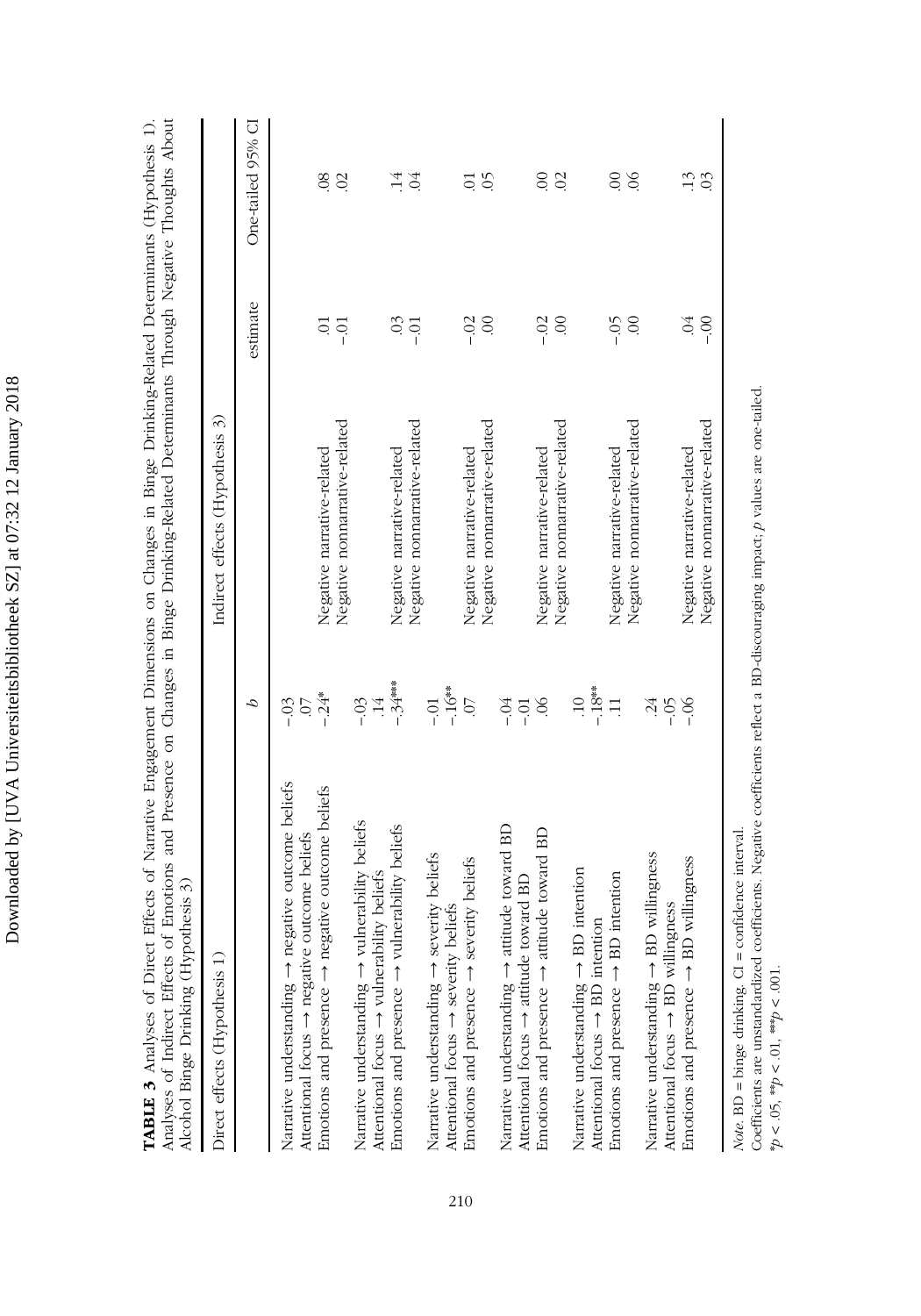|                                                   | Narrative understanding Attentional focus Emotions and presence |         |            |
|---------------------------------------------------|-----------------------------------------------------------------|---------|------------|
| Negative thoughts<br>perceptual<br>persuasiveness | 1.73                                                            | $-2.93$ | $-10.18**$ |
| Positive thoughts<br>perceptual<br>persuasiveness | 3.93                                                            | 1.03    | 6.56       |
| Negative thoughts<br>realism                      | 1.19                                                            | .54     | $-1.08$    |
| Positive thoughts realism                         | $-1.80$                                                         | $-3.20$ | .78        |

TABLE 4 Regression Analyses of Narrative Engagement Dimensions on Thoughts About Perceptual Persuasiveness and Realism

Note. Coefficients are unstandardized coefficients; p values are one-tailed. Control variables are sex, age, and condition.\*\* $p < .01$ .

was significant, none yielding upper bound 95% confidence intervals below zero. Consequently, no support was found for Hypothesis 3.

We predicted that negative or positive thoughts about the narrative form would negatively or positively predict narrative engagement dimensions (Hypotheses 4a and 4b). In line with Hypothesis 4a, and as can be seen in Table 4, negative thoughts about perceptual persuasiveness significantly and negatively predicted emotions and presence  $(b = -10.18, p = .005)$ . Whether or not participants reported negative realism thoughts was not associated with the degree to which they experienced emotions and presence. In contrast to Hypothesis 4b, whether or not participants produced positive thoughts about realism or perceptual persuasiveness did not predict any of the narrative engagement dimensions.

#### DISCUSSION

Given that narrative engagement has been shown to play a role in narrative impact (Dunlop et al., [2010;](#page-24-0) McKinley, [2012](#page-25-0)), there is a strong need for insight into the mechanisms whereby narrative engagement leads to narrative impact. Therefore, the present study investigated how dimensions of narrative engagement related to different thought types that recipients produced in response to an E-E narrative, to produce E-E impact. The study was conducted within the context of an E-E narrative developed to discourage BD.

From the results, three main conclusions can be drawn. First, the E-E narrative employed has a BD-discouraging impact on almost all the BD determinants assessed in this study. Second, the narrative engagement dimensions of attentional focus, emotional engagement, and narrative presence are associated with some of this impact. There is no evidence indicating that negative thoughts about BD mediate these associations between narrative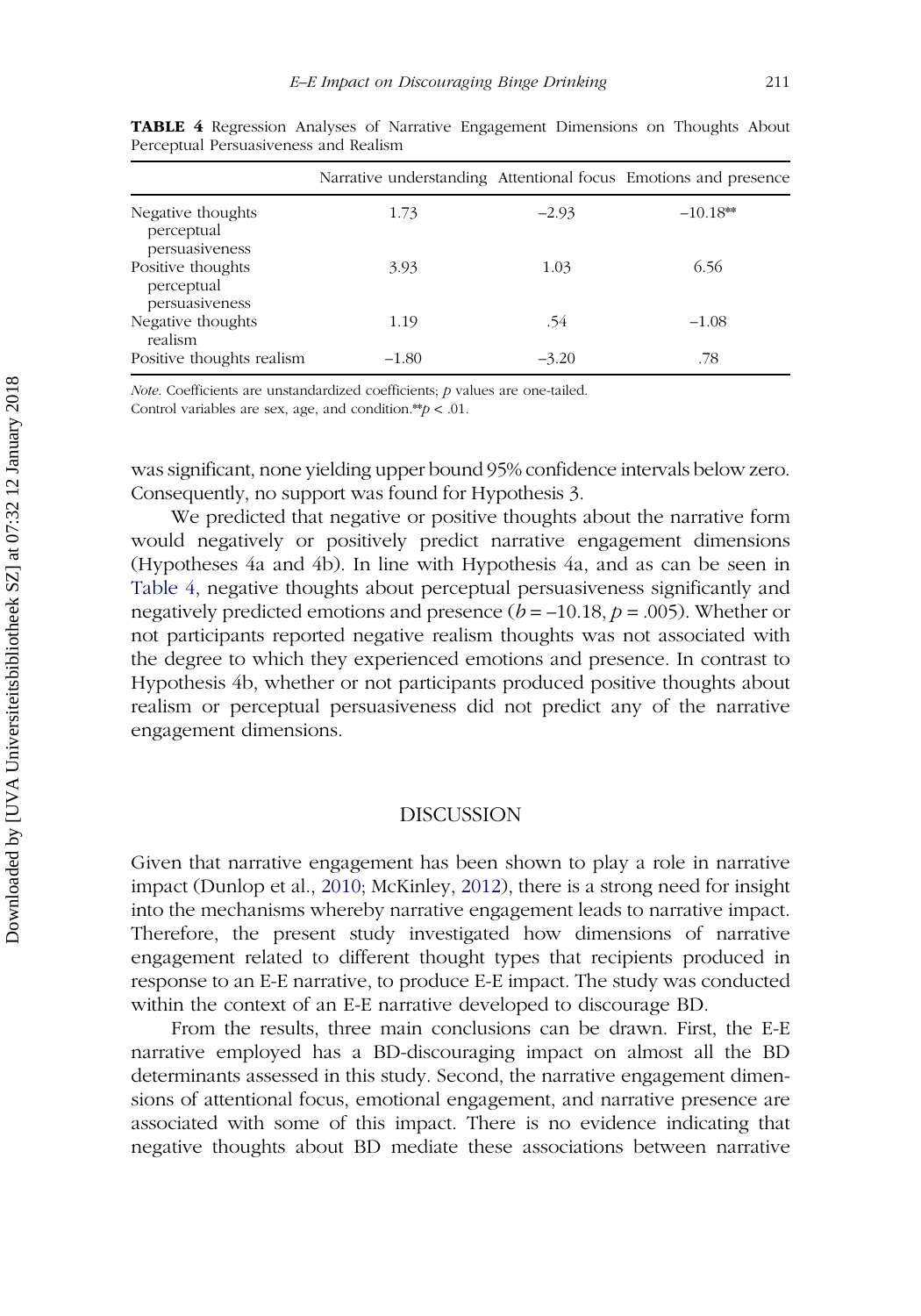engagement dimensions and E-E impact. Third, negative thoughts about perceptual persuasiveness are associated with lower emotional engagement and narrative presence.

The first main conclusion concerns the impact of the E-E narrative on BD. The results show that, after the participants had viewed the E-E narrative, most of the BD-related determinants were more anti-BD than prior to the viewing. Although many studies have shown that narratives can yield behavioral impact (e.g., Green & Brock, [2000](#page-25-0)), results of E-E narratives aimed at discouraging BD among young people are scarcely described (Shen & Han, [2014\)](#page-26-0). This study has shown that E-E narratives can be an effective health communication strategy to target binge drinking in young people.

The second main conclusion relates to the role of narrative engagement in E-E impact. The results show that higher attentional focus is associated with a lowered intention to engage in BD and stronger severity beliefs. In addition, emotional engagement and narrative presence are associated with stronger negative outcome beliefs, as well as with stronger vulnerability beliefs. These findings are consistent with earlier studies (e.g., Green & Brock, [2000\)](#page-25-0) showing that narrative engagement is associated with narrative impact. In contrast to our expectation, we found no evidence that negative thoughts about BD mediated associations between emotions and presence and E-E impact. This finding indicates that other processes may have been involved in how narrative engagement is associated with E-E impact.

The narrative engagement dimensions of emotional engagement and narrative presence may have impacted beliefs via an experiential pathway, rather than via a cognitive pathway. Perhaps emotional engagement and narrative presence induced recipients themselves to feel that they were also at risk of these negative consequences (Dunlop et al., [2010;](#page-24-0) Moyer-Gusé, [2008\)](#page-26-0). This would indicate that it is not thoughts but rather feelings relating to negative consequences of unhealthy behavior that are important for E-E impact. The finding that emotional engagement and narrative presence are associated with beliefs but not with attitude, willingness, and intentions is in line with earlier research (De Graaf, Hoeken, Sanders, & Beentjes, [2009\)](#page-24-0). Together, these results suggest that emotional engagement and narrative presence may be involved in changing beliefs closely related to the events portrayed in narratives, but not in changing behavioral determinants less directly linked to these events.

The narrative engagement dimension of attentional focus may have impacted the severity beliefs and intentions by increasing the likelihood of recipients extracting the implicit health-related message from the E-E narrative. High attentional focus may indicate that recipients (choose to) allocate mental resources to processing the E-E narrative, including the implicit message about BD embedded in the narrative events and the characters' experiences. Logically, recipients have to pay attention to these events and experiences in order to extract the message embedded in them (Lang,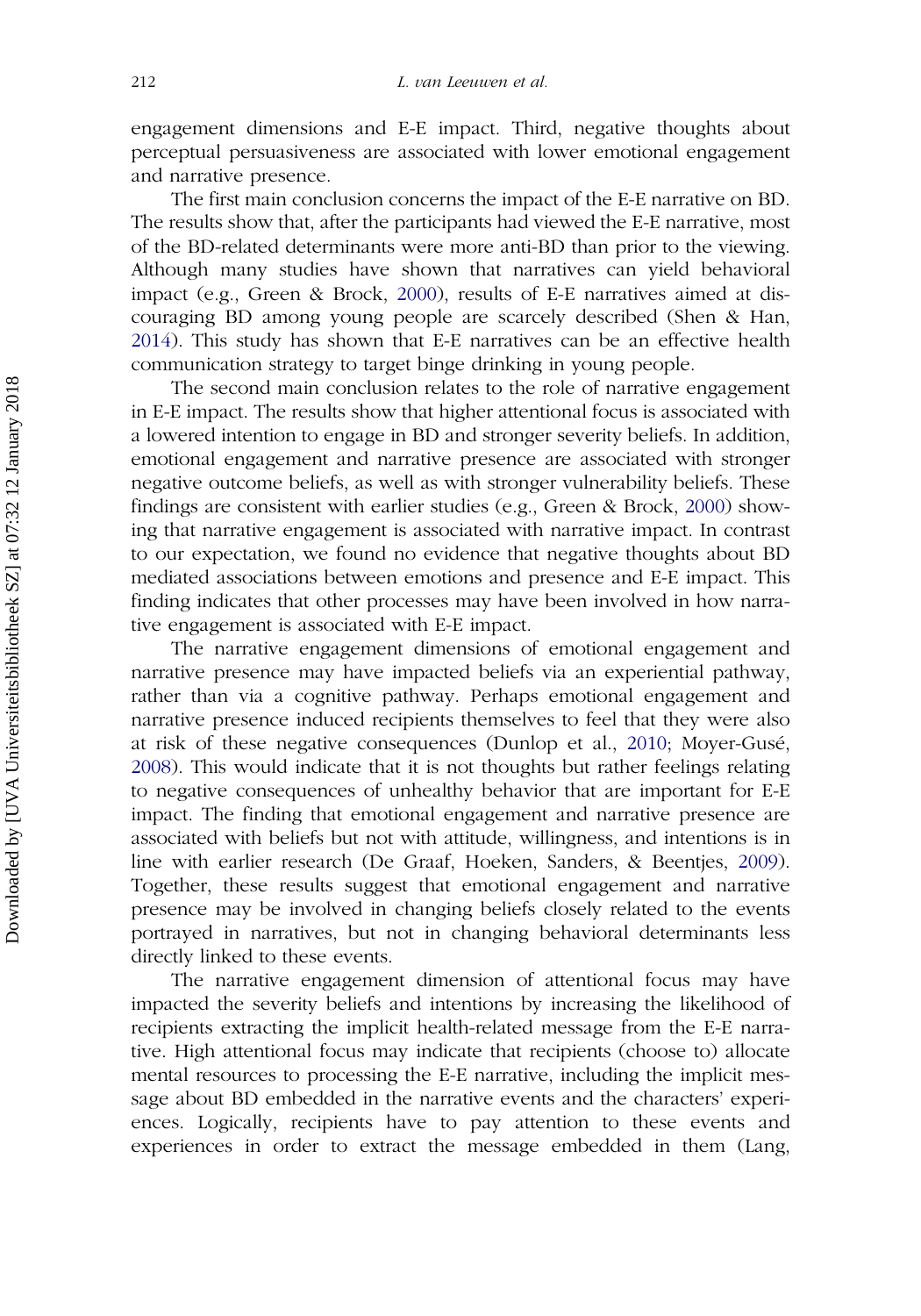[2000\)](#page-25-0). Future research may provide further insight into whether attentional focus on E-E narratives enhances health-message extraction.

The third main conclusion concerns the association between thoughts about the narrative form and the narrative engagement dimensions. We found that negative thoughts about perceptual persuasiveness were negatively associated with emotional engagement and narrative presence. This result confirms the results of a recent study showing that perceptual persuasiveness is associated positively with emotional engagement (Cho et al., [2014\)](#page-24-0). Possibly, low perceptual persuasiveness raises a barrier against recipients entering the story world and experiencing a sense of closeness to the narrative world and characters.

No associations between thoughts about realism and the narrative engagement dimensions were found in our study. This result may seem to be at odds with the results of earlier studies (Bilandzic & Busselle, [2011](#page-23-0); Cho et al., [2014](#page-24-0)), which found that realism is associated with narrative engagement. However, in these studies, the overall experience of realism was assessed using a self-report scale. In our study, thoughts generated about realism during viewing were assessed. Apart from differences in measurement methods, the contrast in findings may be explained by perceived realism possibly being associated with narrative engagement directly, through facilitating recipients' ability to project themselves into the narrative. This association between perceived realism and narrative engagement may not be dependent on whether or not recipients produce spontaneous positive or negative thoughts about realism while viewing. Future research could focus on exploring the different pathways from perceived realism to narrative engagement by, for example, exploring whether or not thoughts about realism mediate the association between perceived realism and narrative engagement.

#### Limitations

Our study has some limitations. First, its focus was to elucidate the complex interplay of how recipients think in response to, and engage with, E-E narratives while being exposed to such narratives. The posttest measurement directly followed exposure to the E-E narrative. Therefore, we do not know how long the found impact lasted, whether the E-E narrative changed actual BD behavior, and whether narrative engagement and thoughts that arose while the recipients were viewing also played a role in possible long-term E-E impact. Also, we do not know to what extent recipients continued to think about the E-E narrative after exposure and whether such thoughts are involved in long-term E-E impact. Which processes are involved in longterm E-E impact is an important followup question that could be answered in future studies employing a followup measurement.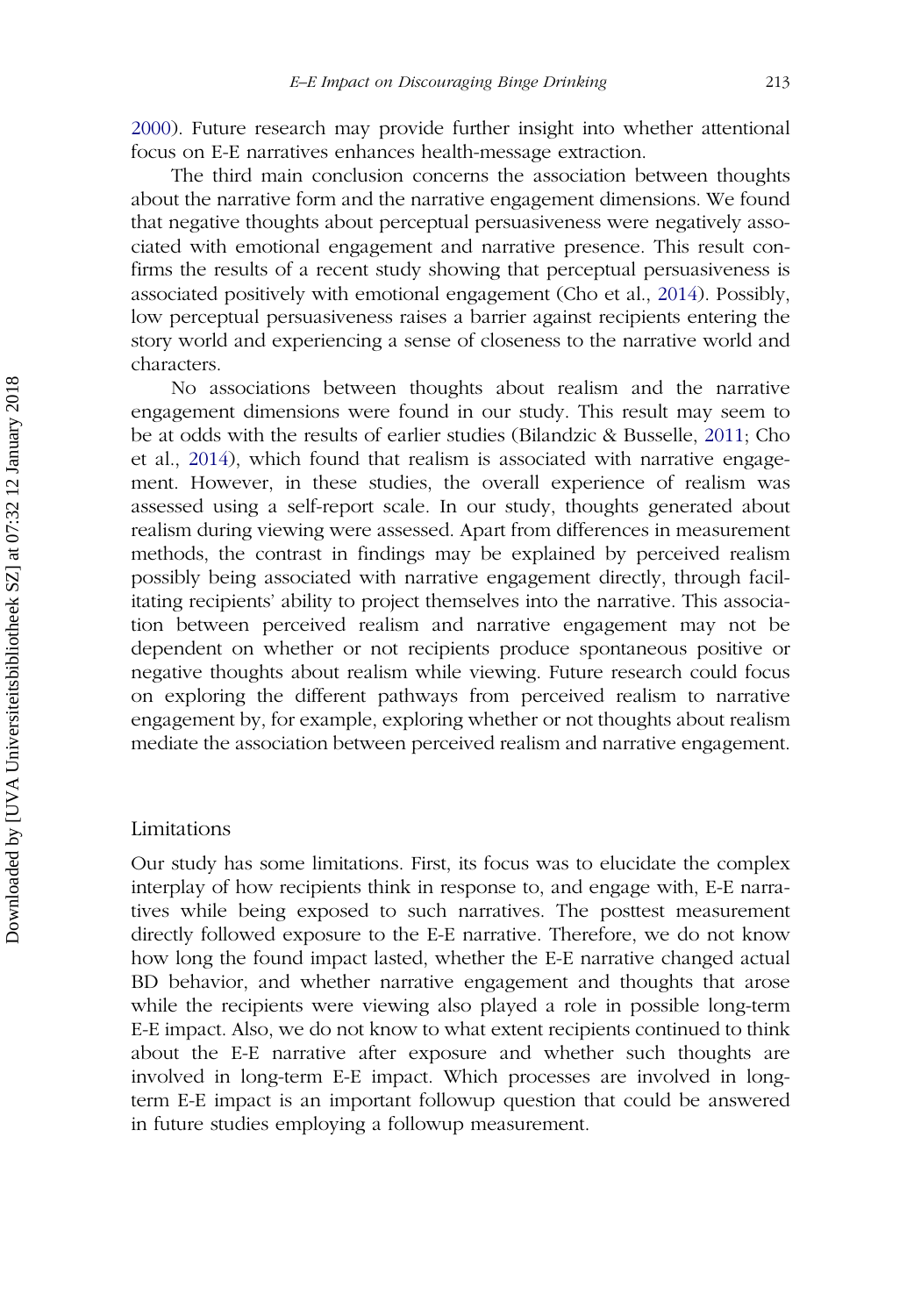Second, to investigate the thoughts produced in response to the E-E narrative, we asked participants to list the thoughts they remembered having while viewing the E-E narrative. Research has shown that, with retrospective thought listing, valid data can be obtained of an individual's thoughts during an effortful activity (Petty, Wells, & Brock, 1976, cited in Cacioppo et al., [1997\)](#page-24-0), such as narrative engagement. However, we cannot be certain that the participants reported all the thoughts they had while viewing. Only thoughts produced at the end of the E-E narrative or the most prominent thoughts may have been reported because these thoughts may have been remembered better. Thus, a disadvantage of retrospective thought listing is that it may not capture all the thoughts produced during the viewing session. This suggests that thought listing by participants while they are viewing may be a more reliable measure. However, such thought listing may interfere with narrative engagement, because listing thoughts requires effort and may distract participants from following the E-E narrative. Although establishing what measure is most valid seems to be difficult, future research may want to compare how thoughts reported after viewing relate to narrative engagement and E-E impact as compared to thoughts reported during viewing.

Third, the reliability coefficients of this study's severity and willingness measures were relatively low. This may have arisen because items were translated from English to Dutch by simple translation, thereby possibly capturing somewhat different constructs than the intended constructs. Also, it may be a characteristic of the measures. For example, in a study by Gerrard, Gibbons, Stock, Lune, and Cleveland [\(2005\)](#page-24-0), the items to assess willingness to smoke also yielded a relatively low Cronbach's alpha of .65. Some may find the reliability of scales with Cronbach's alphas between .6 and .7 questionable (e.g., George & Mallery, [2003](#page-24-0)). Others, however, find that Cronbach's alphas below .7 are acceptable and can be expected when psychological constructs are being measured (Kline, [1999\)](#page-25-0). Given that our study measures mainly psychological constructs and that relatively low Cronbach's alphas have been found previously, we did not exclude these measures from our study.

Fourth, multiple hypotheses were tested in this study and significant associations may, therefore, be significant by chance. Indeed, we did not correct to control for this Type I error. Not controlling for Type 1 error is common in exploratory studies (McDonald, [2014\)](#page-25-0), such as our study, which is just a first step toward understanding better how narrative engagement dimensions and thoughts are associated with E-E impact. In this stage, we therefore preferred the possibility of falsely identifying a significant association over missing out on a potentially important discovery. Nonetheless, we checked for false positive results with the Benjamini–Hochberg (BH) false discovery rate (FDR) procedure (Benjamini & Hochberg, [1995\)](#page-23-0), with a false discovery rate of 0.10. By this procedure, we generated critical values for each test to which we compared each of the found  $p$  values. When the found  $p$  value is below this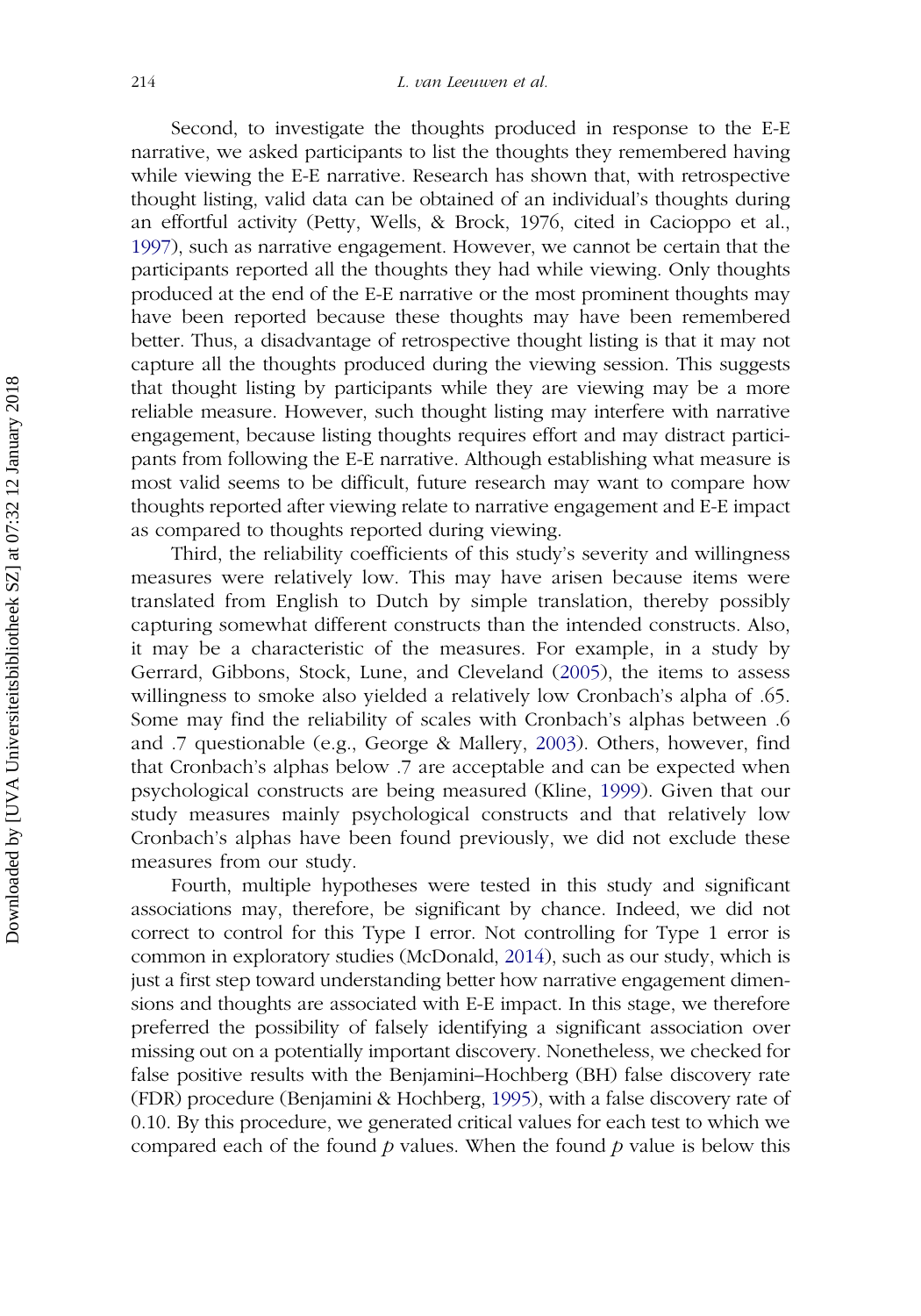BH critical value, it can be concluded that this test is indeed significant at a 10% false discovery rate. This procedure indicated that only the association found between emotions and presence and changes in negative outcome beliefs may have been a false positive association.

Fifth, in response to the selected E-E narrative, only one participant reported a positive thought about BD. This implies that the E-E narrative convincingly showed the negative consequences of BD, even to participants who were positive about BD before exposure to the E-E narrative. Although this is a desired effect from the perspective of health promotion, this result made it impossible to test the hypotheses that narrative engagement dimensions are associated with reduced positive thoughts about BD, and that these thoughts negatively associate with E-E impact on discouraging BD.

Last, the study was conducted in a forced exposure context. Participants may have stayed focused on the E-E narrative because watching the narrative was part of a study in which they had agreed to participate. Because the posttest questions were unknown to them during the viewing, they may have paid attention to the narrative to be able to answer any questions that might be asked. Consequently, this viewing situation does not exactly mirror viewing situations in real-life settings.

Despite these limitations, the results of our study can inform E-E developers who aim to design engaging and health-promoting narratives.

## Practical Implications for E-E Development

The study results demonstrated that the selected 12-minute audiovisual E-E narrative was able to yield an immediate BD-discouraging impact. This implies that relatively short audiovisual E-E narratives may be a powerful tool for health organizations to encourage healthy behaviors.

The results of this study have practical implications for the development of impactful E-E narratives. Because emotional engagement, narrative presence, and attentional focus are shown to be associated with E-E impact, these dimensions of narrative engagement should be maximized. To maximize emotional engagement, E-E developers may incorporate highly emotional content in their E-E narratives. In the case of a negative role model, E-E narratives should portray life-changing consequences of the character's involvement in the unhealthy behavior and show that these consequences strongly impact the character's emotions (Appel & Richter, [2010](#page-23-0)). Second, E-E developers should aim to maximize the perceptual persuasiveness of E-E narratives, because negative thoughts about perceptual persuasiveness interfere with emotional engagement and narrative presence. To maximize perceptual persuasiveness, E-E developers should collaborate with a professional production company to produce a narrative format that connects to target recipients' media preferences (e.g., genre, look, and feel). In addition, as a pretest, E-E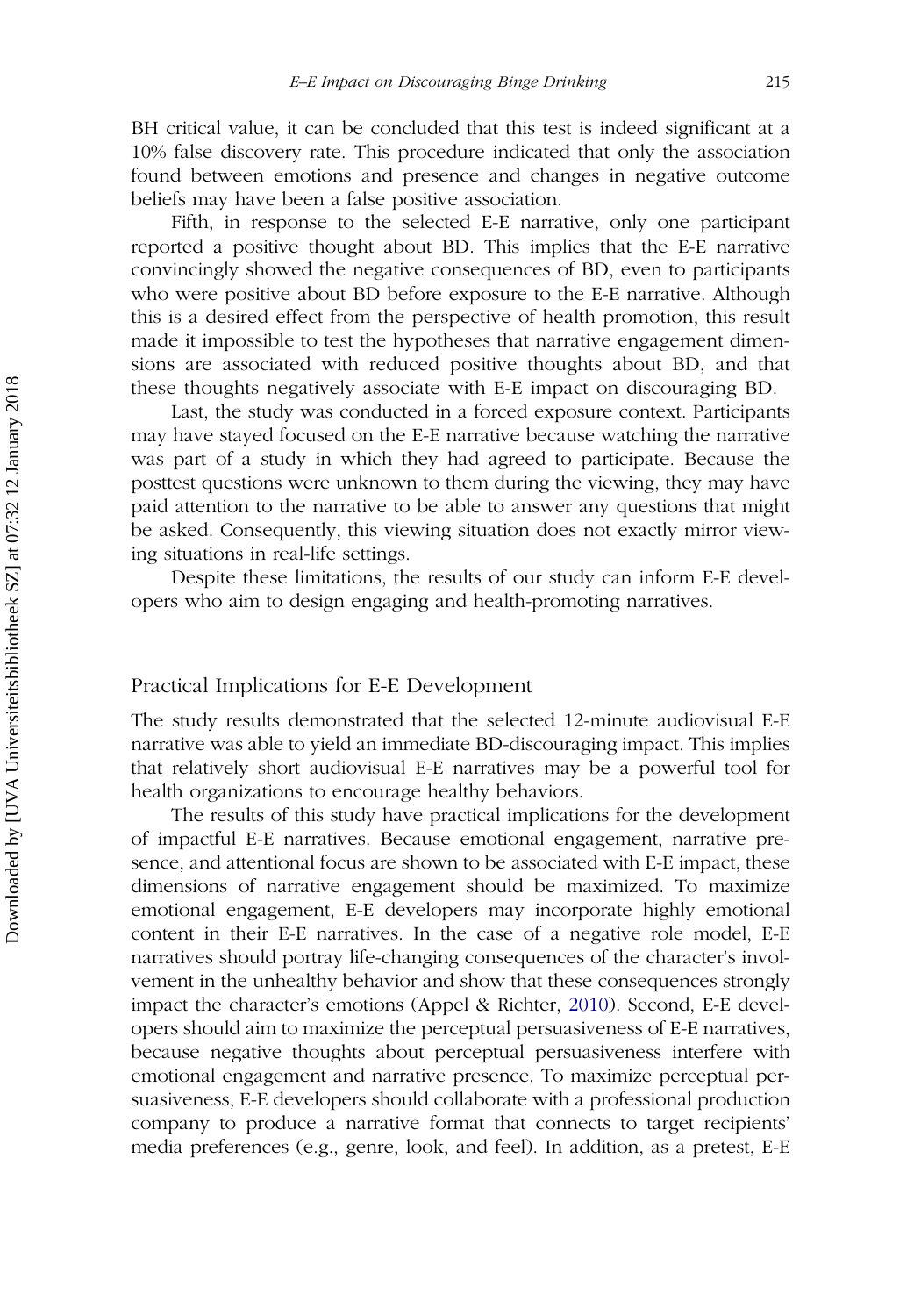<span id="page-23-0"></span>developers may want to collect the target recipients' thoughts about perceptual persuasiveness in an early phase of E-E development to gain insight into, and resolve issues relating to, perceptual persuasiveness. Another way to ensure perceptual persuasiveness may be to incorporate a health message in an existing media format that is already perceived as perceptually persuasive by target recipients (E-E inscript participation; Bouman, [2002](#page-24-0)).

#### **CONCLUSION**

To our knowledge, this is the first study to investigate how different types of thoughts in response to E-E narratives–such as about the narrative form and about the target behavior–relate to narrative engagement dimensions and to E-E impact. We expected that thoughts about risky behavior, in this case binge drinking, would play an important role in how narrative engagement is associated with E-E impact. We conclude that, in this study, the narrative engagement dimensions of attentional focus, emotional engagement, and narrative presence were important for E-E impact on BD, but that negative thoughts about BD did not play a role therein. This study, however, is the first step toward understanding the role of narrative engagement and thoughts in E-E impact by taking into account different relationships between narrative engagement dimensions and different thought types. Therefore, this study should be replicated to gain confidence in the presence or absence of relations among narrative engagement dimensions, thought types, and E-E impact.

#### REFERENCES

- Appel, M., & Richter, T. (2010). Transportation and need for affect in narrative persuasion: A mediated moderation model. Media Psychology, 13, 101–135. doi:[10.1080/15213261003799847](http://dx.doi.org/10.1080/15213261003799847)
- Bandura, A. (2004). Social cognitive theory for personal and social change by enabling media. In A. Singal, M. J. Cody, E. M. Rogers, & M. Sabido (Eds.), Entertainment-education and social change: History, research, and practice (pp. 75–96). Mahwah, NJ: Erlbaum.
- Banerjee, S. C., & Greene, K. (2012). Role of transportation in the persuasion process: Cognitive and affective responses to antidrug narratives. Journal of Health Communication, 17, 564–581. doi:[10.1080/10810730.2011.635779](http://dx.doi.org/10.1080/10810730.2011.635779)
- Benjamini, Y., & Hochberg, Y. (1995). Controlling the false discovery rate: A practical and powerful approach to multiple testing. Journal of the Royal Statistical Society. Series B, 57, 289–300.
- Bilandzic, H., & Busselle R. (2011). Enjoyment of films as a function of narrative experience, perceived realism and transportability. Communications, 36, 29–50. doi:[10.1515/comm.2011.002](http://dx.doi.org/10.1515/comm.2011.002)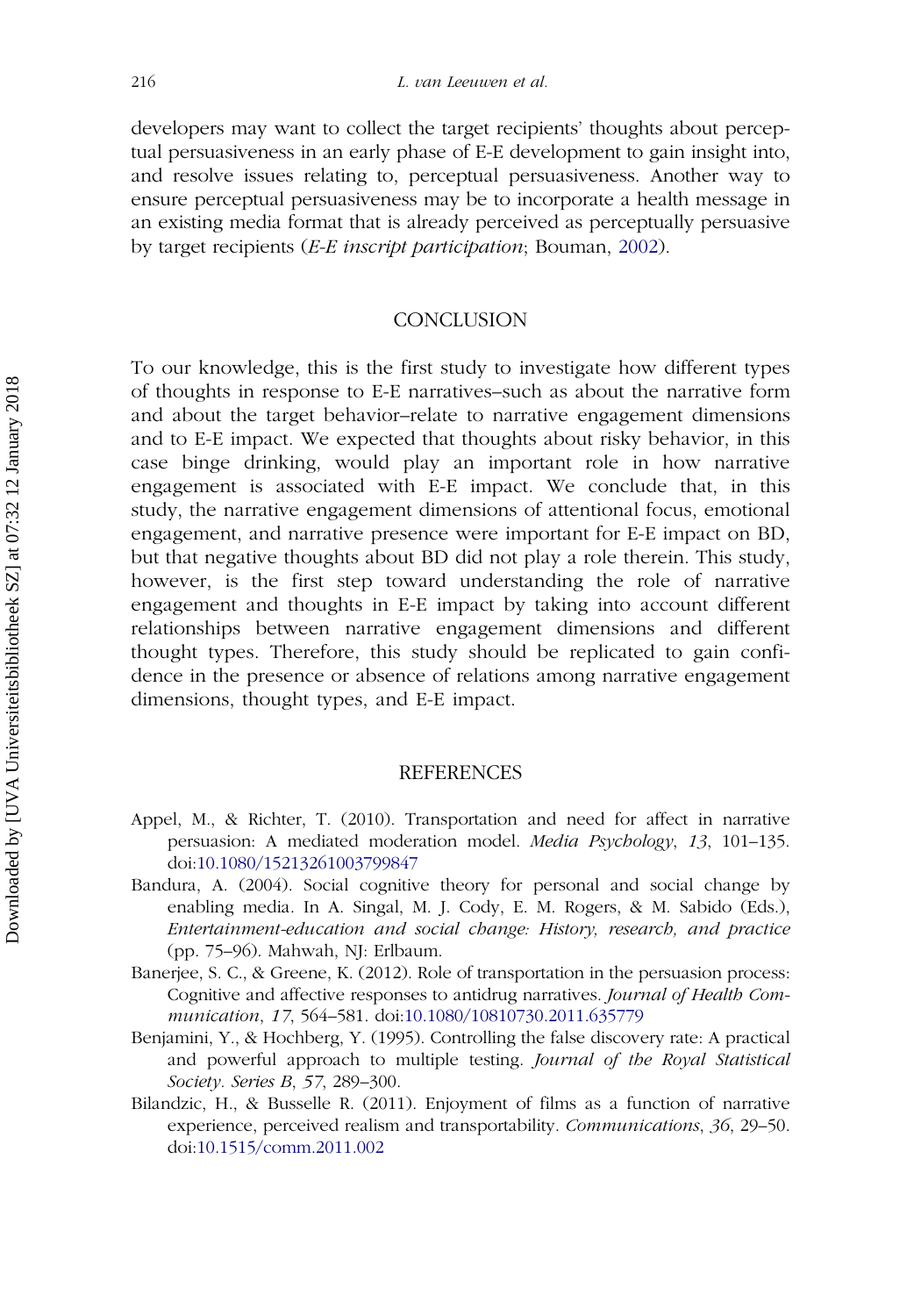- <span id="page-24-0"></span>Bouman, M. (2002). Turtles and peacocks: Collaboration in entertainment-education television. Communication Theory, 12, 225–244. doi:[10.1111/j.1468-2885.2002.tb00268.x](http://dx.doi.org/10.1111/j.1468-2885.2002.tb00268.x)
- Busselle, R., & Bilandzic, H. (2008). Fictionality and perceived realism in experiencing stories: A model of narrative comprehension and engagement. Communication Theory, 18, 255–280. doi:[10.1111/j.1468-2885.2008.00322.x](http://dx.doi.org/10.1111/j.1468-2885.2008.00322.x)
- Busselle, R., & Bilandzic, H. (2009). Measuring narrative engagement. Media Psychology, 12, 321–347. doi:[10.1080/15213260903287259](http://dx.doi.org/10.1080/15213260903287259)
- Busselle, R., & Bilandzic, H. (2010, July). Re-considering perceived realism of media: Flaws, delays, and unmet expectations. Presentation at the International Society for the Empirical Study of Literature and Media Conference, Utrecht, The Netherlands.
- Busselle, R., Bilandzic, H., & Zhou, Y. (2009). The influence of television fiction on real world victim sympathy: The roles of narrative engagement and counterarguing. Paper presented at the meeting of the International Communication Association, Chicago, IL.
- Busselle, R., Ryabovolova, A., & Wilson, B. (2004). Ruining a good story: Cultivation, perceived realism and narrative. Communications: The European Journal of Communication Research, 29, 365–378.
- Cacioppo, J. T., von Hippel, W., & Ernst, J. M. (1997). Mapping cognitive structures and processes through verbal content: The thought-listing technique. *Journal of* Consulting and Clinical Psychology, 65, 928–940.
- Cho, H., Shen, L., & Wilson, K. (2014). Perceived realism: Dimensions and roles in narrative persuasion. Communication Research, 41, 828–851. doi:[10.1177/](http://dx.doi.org/10.1177/0093650212450585) [0093650212450585](http://dx.doi.org/10.1177/0093650212450585)
- Cohen, J. (2001). Defining identification: A theoretical look at the identification of audiences with media characters. Mass Communication & Society,  $4$ , 245–264. doi:[10.1207/S15327825MCS0403\\_01](http://dx.doi.org/10.1207/S15327825MCS0403%5F01)
- De Graaf, A. (2010). Narrative persuasion: The role of attention and emotion. Doctoral dissertation, Radboud University, Nijmegen, Nijmegen, The Netherlands.
- De Graaf, A., Hoeken, H., Sanders, J., & Beentjes, H. (2009). The role of dimensions of narrative engagement in narrative persuasion. Communications, 34, 385–405. doi:[10.1515/COMM.2009.024](http://dx.doi.org/10.1515/COMM.2009.024)
- Dunlop, S. M., Wakefield, M., & Kashima, Y. (2010). Pathways to persuasion: Cognitive and experiential responses to health-promoting mass media messages. Communication Research, 37, 133–164. doi:[10.1177/0093650209351912](http://dx.doi.org/10.1177/0093650209351912)
- Escalas, J. E. (2007). Self-referencing and persuasion: Narrative transportation versus analytical elaboration. Journal of Consumer Research, 33, 421–429. doi:[10.1086/](http://dx.doi.org/10.1086/510216) [510216](http://dx.doi.org/10.1086/510216)
- George, D., & Mallery, M. (2003). Using SPSS for Windows step by step: A simple guide and reference. Boston, MA: Allyn & Bacon.
- Gerrard, M., Gibbons, F. X., Stock, M. L., Lune, L. S. V., & Cleveland, M. J. (2005). Images of smokers and willingness to smoke among African American preadolescents: An application of the prototype/willingness model of adolescent health risk behavior to smoking initiation. Journal of Pediatric Psychology, 30, 305–318. doi:[10.1093/jpepsy/jsi026](http://dx.doi.org/10.1093/jpepsy/jsi026)
- Gibbons, F. X., Gerrard, M., Blanton, H., & Russell, D. W. (1998). Reasoned action and social reaction: Willingness and intention as independent predictors of health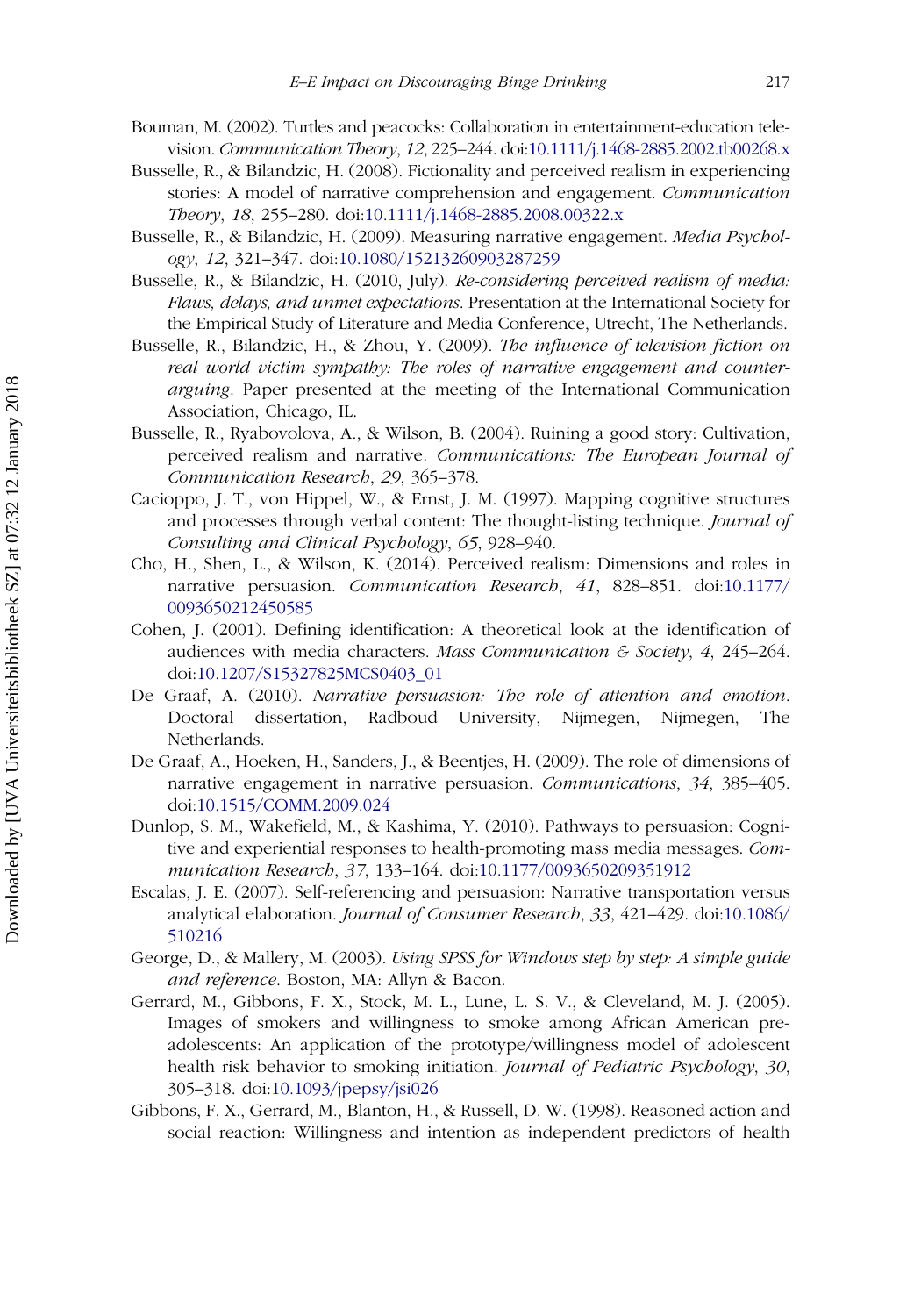<span id="page-25-0"></span>risk. Journal of Personality and Social Psychology, 74, 1164–1180. doi:[10.1348/](http://dx.doi.org/10.1348/135910708X376640) [135910708X376640](http://dx.doi.org/10.1348/135910708X376640)

- Gilbert, D. T. (1991). How mental systems believe. American Psychologist, 46, 107– 119. doi:[10.1037/0022-3514.76.6.972](http://dx.doi.org/10.1037/0022-3514.76.6.972)
- Green, M. C., & Brock, T. C. (2000). The role of transportation in the persuasiveness of public narratives. Journal of Personality and Social Psychology, 79, 701–721. doi:[10.1037/0022-3514.79.5.701](http://dx.doi.org/10.1037/0022-3514.79.5.701)
- Green, M. C., & Brock, T. C. (2002). In the mind's eye. Transportation-imagery model of narrative persuasion. In M. C. Green, J. J. Strange, & T. C. Brock (Eds.), Narrative impact. Social and cognitive foundations (pp. 315–341). Mahwah, NJ: Erlbaum.
- Green, M. C., Brock, T. C., & Kaufman, G. F. (2004). Understanding media enjoyment: The role of transportation into narrative worlds. Communication Theory, 14, 311–327. doi:[10.1111/j.1468-2885.2004.tb00317.x](http://dx.doi.org/10.1111/j.1468-2885.2004.tb00317.x)
- Hall, A. (2003). Reading realism: Audiences' evaluations of the reality of media texts. Journal of Communication, 53, 624–641. doi:[10.1111/j.1460-2466.2003.](http://dx.doi.org/10.1111/j.1460-2466.2003.tb02914.x) [tb02914.x](http://dx.doi.org/10.1111/j.1460-2466.2003.tb02914.x)
- Hether, H. J., Huang, G. C., Beck, V., Murphy, S. T., & Valente, T. W. (2008). Entertainment-education in a media-saturated environment: Examining the impact of single and multiple exposures to breast cancer storylines on two popular medical dramas. Journal of Health Communication: International Perspectives, 13, 808–823. doi:[10.1080/10810730802487471](http://dx.doi.org/10.1080/10810730802487471)
- Hoeken, H., & Fikkers, K. M. (2014). Issue-relevant thinking and identification as mechanisms of narrative persuasion. Poetics, 44, 84–99. doi:[10.1016/j.](http://dx.doi.org/10.1016/j.poetic.2014.05.001) [poetic.2014.05.001](http://dx.doi.org/10.1016/j.poetic.2014.05.001)
- Kaiser Family Foundation. (2004). Entertainment education and health in the United States. A report to the Kaiser Family Foundation. Menlo Park, CA: Henry J. Kaiser Family Foundation.
- Kline, P. (1999). *Handbook of psychological testing* (2nd ed). London, UK: Routledge.
- Kreuter, M. W., Green, M. C., Cappella, J. N., Slater, M. D., Wise, M. E., Storey, D.,… Woolley, S. (2007). Narrative communication in cancer prevention and control: A framework to guide research and application. Annals of Behavioral Medicine, 33, 221–235. doi:[10.1080/08836610701357922](http://dx.doi.org/10.1080/08836610701357922)
- Krippendorff, K. (2004). Content analysis: An introduction to its methodology (2nd ed.). Thousand Oaks, CA: Sage.
- Lang, A. (2000). The limited capacity model of mediated message processing. Journal of Communication, 50, 46–70. doi:[10.1111/j.1460-2466.2000.tb02833.x](http://dx.doi.org/10.1111/j.1460-2466.2000.tb02833.x)
- Martens, L. (Writer), & Simons, P. (Director). (2008). Verliefd [Television series episode]. In B. Schaling (Producer), Roes. Amsterdam: IDTV.
- McDonald, J. H. (2014). Handbook of biological statistics (3rd ed.). Baltimore, MD: Sparky House.
- McKinley, C. J. (2012). Reexamining the link between cultivation factors and viewer involvement: Investigating viewing amount as a catalyst for the transportation process. Communication Studies, 64, 66–85. doi:[10.1080/10510974.2012.](http://dx.doi.org/10.1080/10510974.2012.731466) [731466](http://dx.doi.org/10.1080/10510974.2012.731466)
- McQueen, A., Kreuter, M. W., Kalesan, B., & Alcaraz, K. I. (2011). Understanding narrative effects: The impact of breast cancer survivor stories on message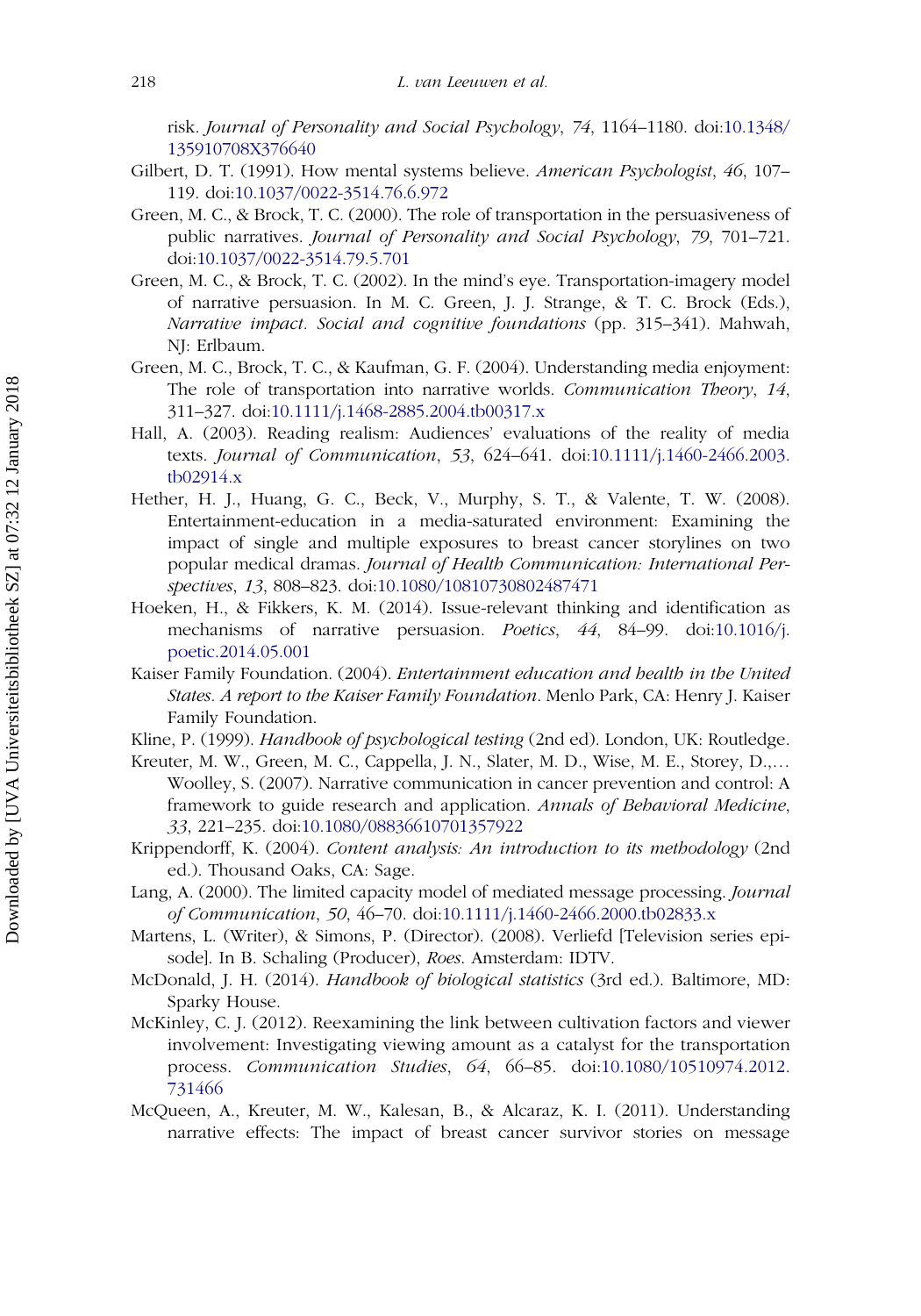<span id="page-26-0"></span>processing, attitudes, and beliefs among African American women. Health Psychology, 30, 674–682. doi:[10.1037/a0025395](http://dx.doi.org/10.1037/a0025395)

- Moyer-Gusé, E. (2008). Toward a theory of entertainment persuasion: Explaining the persuasive effects of entertainment-education messages. Communication Theory, 18, 407–425. doi:[10.1111/j.1468-2885.2008.00328.x](http://dx.doi.org/10.1111/j.1468-2885.2008.00328.x)
- Moyer-Gusé, E., & Nabi, R. L. (2010). Explaining the effects of narrative in an entertainment television program: Overcoming resistance to persuasion. Human Communication Research, 36, 26–52. doi:[10.1111/j.1468-2958.2009.](http://dx.doi.org/10.1111/j.1468-2958.2009.01367.x) [01367.x](http://dx.doi.org/10.1111/j.1468-2958.2009.01367.x)
- Muthén, L. K., & Muthén, B. O. (2012). Mplus user's guide (7th ed.). Los Angeles, CA: Muthén & Muthén.
- Nabi, R. L., & Krcmar, M. (2004). Conceptualizing media enjoyment as attitude: Implications for mass media effects research. Communication Theory, 14, 288– 310. doi:[10.1111/j.1468-2885.2004.tb00316.x](http://dx.doi.org/10.1111/j.1468-2885.2004.tb00316.x)
- National Institute on Alcohol Abuse and Alcoholism. (2004). NIAAA Council approves definition of binge drinking. NIAAA Newsletter, p. 1. Retrieved from: [http://pubs.](http://pubs.niaaa.nih.gov/publications/Newsletter/winter2004/Newsletter_Number3.pdf) [niaaa.nih.gov/publications/Newsletter/winter2004/Newsletter\\_Number3.pdf](http://pubs.niaaa.nih.gov/publications/Newsletter/winter2004/Newsletter_Number3.pdf)
- Schmir, M. (Writer), & Linka Glatter, L. (Director). (2005). Let it be [Television series episode]. In S. Rhimes, K. Vernoff, M. Wilding, M. Schmir, G. G. Stanton, H. Werksman, K. Koenigo, J. Rater, T. Phelan, J. D. Parriott, M. Gordon, B. Beers, Z. Corn, & P. Horton (Producers), Grey's Anatomy. Burbank, CA: American Broadcasting Corporation.
- Shen, F., & Han, J. (2014). Effectiveness of entertainment education in communicating health information: A systematic review. Asian Journal of Communication, 24, 605–616. doi:[10.1080/01292986.2014.927895](http://dx.doi.org/10.1080/01292986.2014.927895)
- Sherman Barrois, J. (Writer), & Albert, A. (Director). (2005). Wake up [Television series episode]. In J. Wells (Producer), ER. Burbank, CA: NBC.
- Singhal, A., & Rogers, E. M. (2004). The status of entertainment-education worldwide. In A. Singal, M. J. Cody, E. M. Rogers, & M. Sabido (Eds.), Entertainmenteducation and social change: History, research, and practice (pp. 3–20). Mahwah, NJ: Erlbaum.
- Slater, M. D., & Rouner, D. (2002). Entertainment-education and elaboration likelihood: Understanding the processing of narrative persuasion. Communication Theory, 12, 173–191. doi:[10.1111/j.1468-2885.2002.tb00265.x](http://dx.doi.org/10.1111/j.1468-2885.2002.tb00265.x)
- Slater, M. D., Rouner, D., & Long, M. (2006). Television dramas and support for controversial public policies: Effects and mechanisms. Journal of Communication, 56, 235–252. doi:[10.1111/j.1460-2466.2006.00017.x](http://dx.doi.org/10.1111/j.1460-2466.2006.00017.x)
- Sood, S., Menard, T., & Witte, K. (2004). The theory behind entertainment-education. In A. Singal, M. J. Cody, E. M. Rogers, & M. Sabido (Eds.), Entertainmenteducation and social change: History, research, and practice (pp. 117-145). Mahwah, NJ: Erlbaum.
- Sukalla, F., Bilandzic, H., Schnell, C., & Busselle, R. (2014). Of unbridled emotions, dramatic flaws, and distracted attention: The elements of narrative engagement and their influence on beliefs and empathic insight. Paper presented at the ICA Annual Conference, Seattle, WA.
- van Leeuwen, L., Renes, R. J., & Leeuwis, C. (2013). Televised entertainment-education to prevent adolescent alcohol use: Perceived realism, enjoyment, and